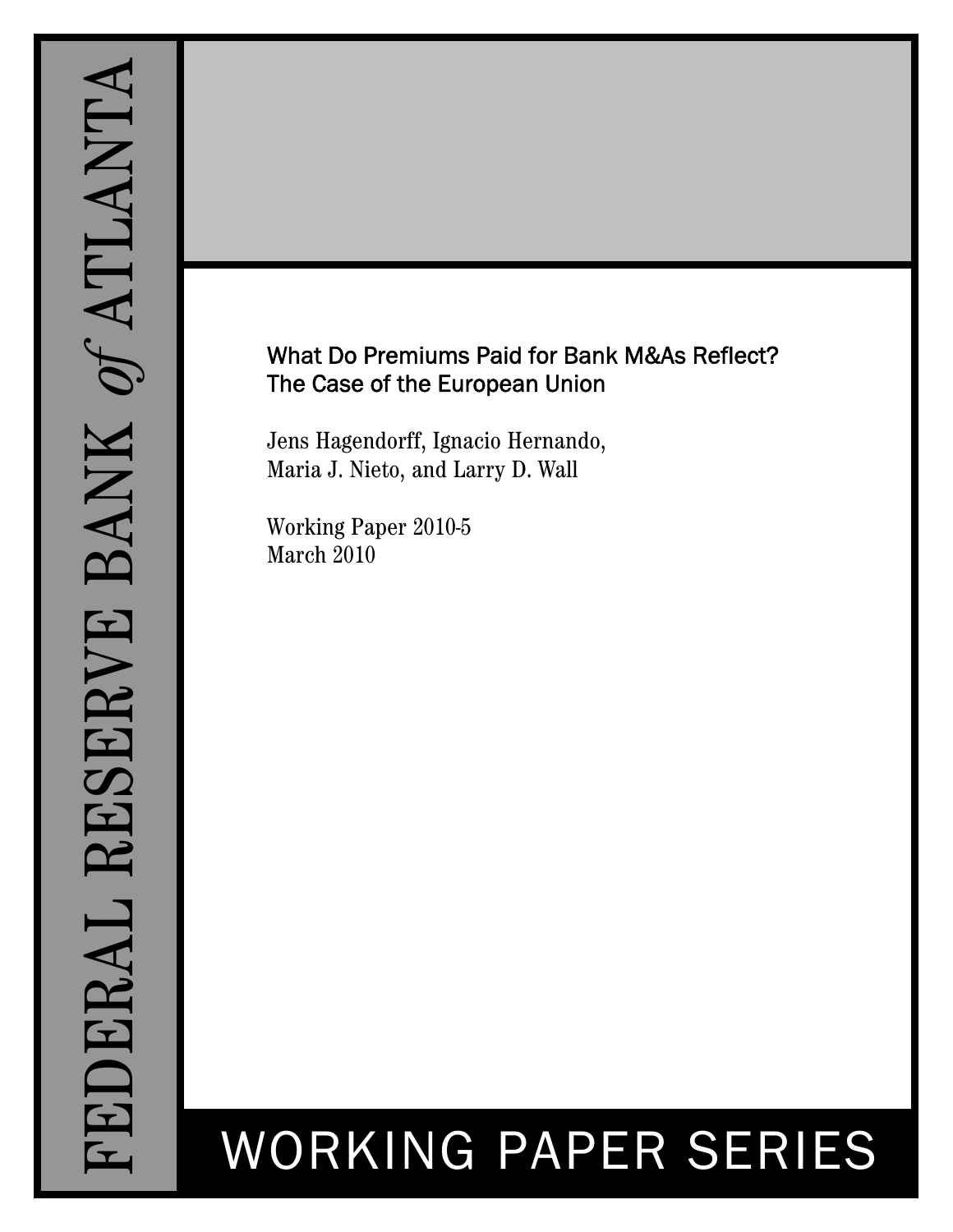## What Do Premiums Paid for Bank M&As Reflect? The Case of the European Union

Jens Hagendorff, Ignacio Hernando, Maria J. Nieto, and Larry D. Wall

Working Paper 2010-5 March 2010

Abstract: We analyze the takeover premiums paid for a sample of European bank mergers between 1997 and 2007. We find that acquiring banks value profitable, high-growth, and low-risk targets. We also find that the strength of bank regulation and supervision and of deposit insurance regimes in Europe has measurable effects on takeover pricing. Stricter bank regulatory regimes and stronger deposit insurance schemes lower the takeover premiums paid by acquiring banks. This result, presumably in anticipation of higher compliance costs, is mainly driven by domestic deals. Also, we find no conclusive evidence that bidders seek to extract benefits from regulators either by paying a premium for deals in less regulated regimes or becoming too big to fail.

JEL classification: G21, G34, G28

Key words: banks, mergers, premiums, Europe

The authors thank Tom Berglund, Claudia Girardone, Iftekhar Hasan, Heinrich Liechtenstein, and Marina Martynova as well as the participants at a Bank of Spain seminar, the XVI Foro de Finanzas (Madrid) seminar, the 2009 UKEPAN Finance Conference (Leicester), and the XVIII International Tor Vergata Conference on Money, Banking, and Finance (Rome). The views expressed here are the authors' and not necessarily those of the Banco de España, the Federal Reserve Bank of Atlanta, or the Federal Reserve System. Any remaining errors are the authors' responsibility.

Please address questions regarding content to Jens Hagendorff, University of Leeds, Leeds University Business School, Maurice Keyworth Building, LS2, 9JT, Leeds, United Kingdom, 44 (0)113 343 4483, juh@lubs.leeds.ac.uk; Ignacio Hernando and Maria J. Nieto, Banco de España, Alcalá 48, 28014 Madrid, Spain, 34 91 338 51 86, 34 91 338 56 78 (fax), hernando@bde.es and maria.nieto@bde.es; or Larry D. Wall, Research Department, Federal Reserve Bank of Atlanta, 1000 Peachtree Street, N.E., Atlanta, GA, 404-498-8937, 404-498-8810 (fax), larry.wall@atl.frb.org.

Federal Reserve Bank of Atlanta working papers, including revised versions, are available on the Atlanta Fed's Web site at www.frbatlanta.org/pubs/WP/. Use the WebScriber Service at www.frbatlanta.org to receive e-mail notifications about new papers.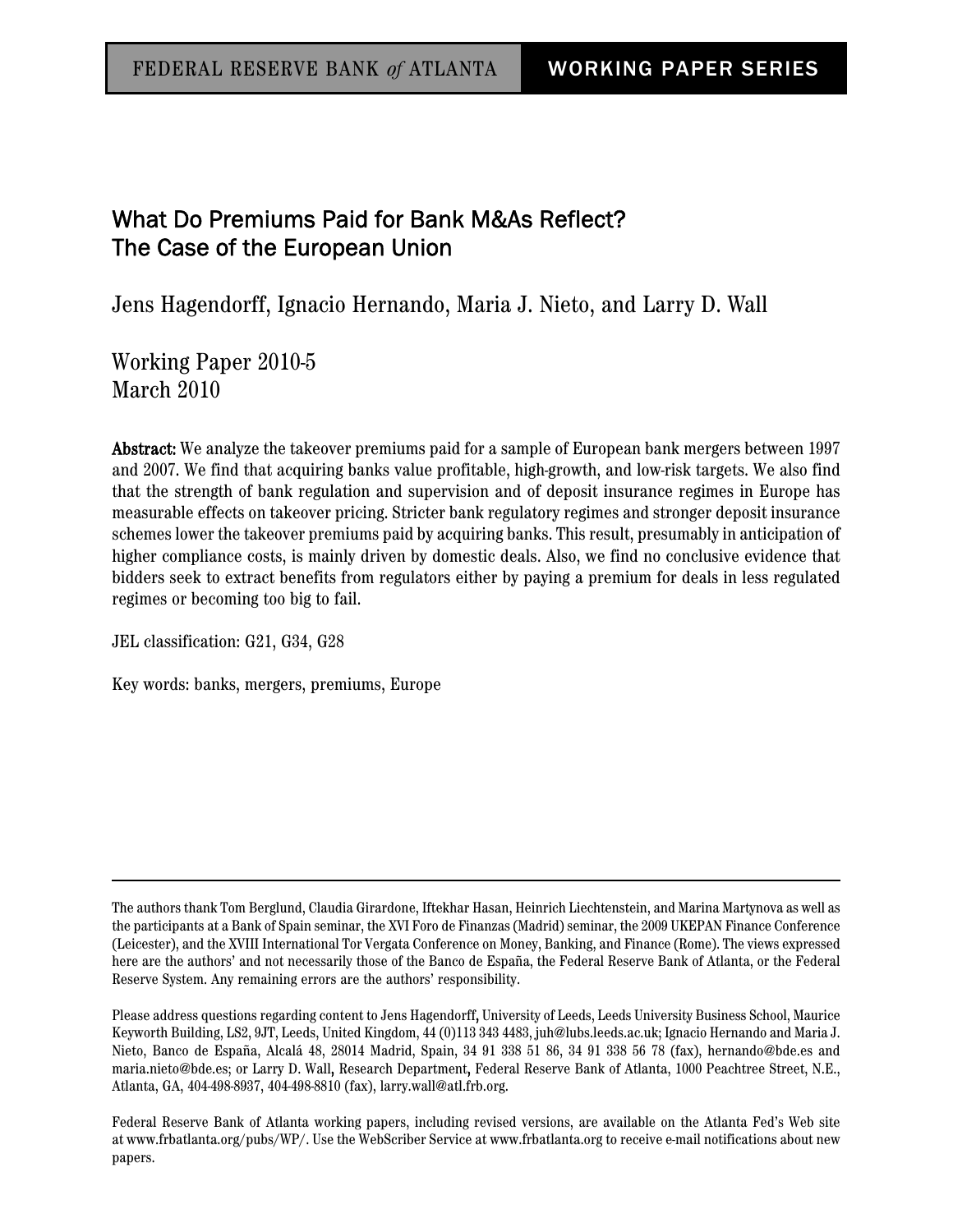## **What do Premiums Paid for Bank M&As Reflect? The Case of the European Union**

#### **1. Introduction**

 $\overline{a}$ 

The purpose of this paper is to examine one aspect of the bank takeover process, the premiums paid in bank takeovers in the EU-25 (before the last enlargement) between 1997 and  $2007<sup>1</sup>$  While the literature recognizes the importance of U.S. bank takeovers, far less attention has been given to takeovers in the European Union  $(EU)$ .<sup>2</sup> This is unfortunate because the EU is trying to promote cross-border takeovers as a way of developing a single market in financial services, a goal which received added impetus from the adoption of the Euro throughout much of the EU and which remains unchanged by the recent banking crisis. Attaining this goal requires the growth of cross-border banks because the financial systems of most EU countries are bankbased. The European Commission has expressed concern with the slow pace and size of crossborder takeovers, especially relative to domestic takeovers as discussed in Hernando, Nieto and Wall (2009). By analyzing bank takeover pricing in the EU, we are able to shed some light on the motives which acquiring banks link to acquisitions.

 The relative lack of attention to EU takeovers is also unfortunate because the EU provides greater diversity of banking and securities laws than the U.S. which allows the testing of hypotheses which cannot be tested with U.S. data. One important area where the EU allows substantial differences is in the areas of prudential supervision and deposit insurance. The EU

 $1$  Other possible dimensions for European bank mergers include: (1) the wealth implications for shareholders (Cybo-Ottone and Murcia, 2000; Hagendorff, Collins and Keasey, 2008; and Ekkayokkaya et al., 2009), (2) the long-run performance following bank M&A (Diaz et al., 2004; Campa and Hernando, 2006: Hagendorff and Keasey, 2009), and (3) the determinants which make banks takeover targets (Hernando, Nieto and Wall., 2009).

 $2^2$  For an overview of the European banking literature, see Berglöf, Fulghieri, Gual, Mayer, Barros and Vives (2005) and Goddard, Molyneux, Wilson and Tavakoli (2007).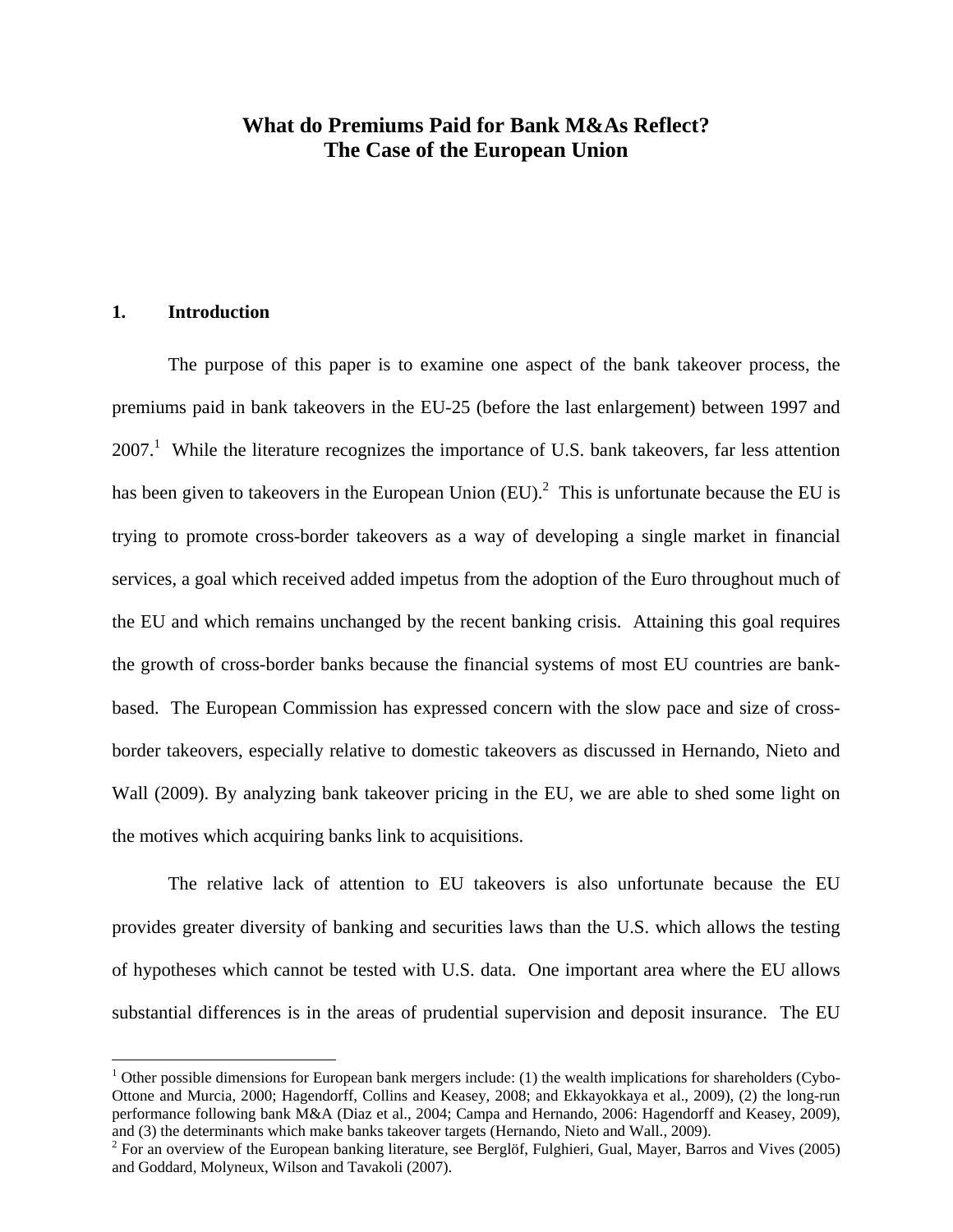directives set minimum standards to harmonize some aspects of bank prudential regulation and deposit insurance. However, the discretion given to member states in implementing these directives raises the possibility that the remaining cross-border differences may influence bank takeovers.

 Similarly in the areas of corporate governance and takeover law, the EU sets some broad standards but important differences remain across member states. Some of these rules relate to the protection afforded to shareholders. For example, Hagendorff, Collins and Keasey (2008) show that variations in shareholder protections have a significant impact on bidding banks' stock returns around the takeover announcement. Another important difference relates to the acquisition process. In the vast majority of U.S. acquisitions, the acquirer's ownership goes from less than 5 percent of a U.S. target bank's shares to 100 percent of the target upon consummation of the merger due to federal banking and securities regulations. In contrast, staggered acquisitions in which the acquirer purchases shares in a series of transactions are much more common in Europe, especially in the financial sector (European Commission, 2005).

Our sample of bank mergers includes both domestic and cross-border mergers in the EU-25 between 1997 and 2007. Targets include both listed banks and non-listed banks. Along with a general analysis of takeovers that may provide insights useful in building a single market for financial services in the EU, this paper provides evidence on the valuation effects of safety nets, shareholder protection as well as some aspects of takeover legislation in the context of bank mergers.

The paper is organized as follows. The next section provides a brief informal model of the determinants of the prices paid in bank takeovers and applies this informal model to a review of the existing literature and develops testable hypotheses. The third section reviews the data and empirical model. The fourth and fifth sections present the univariate and multivariate empirical analysis, respectively. The paper concludes with a review and policy implications.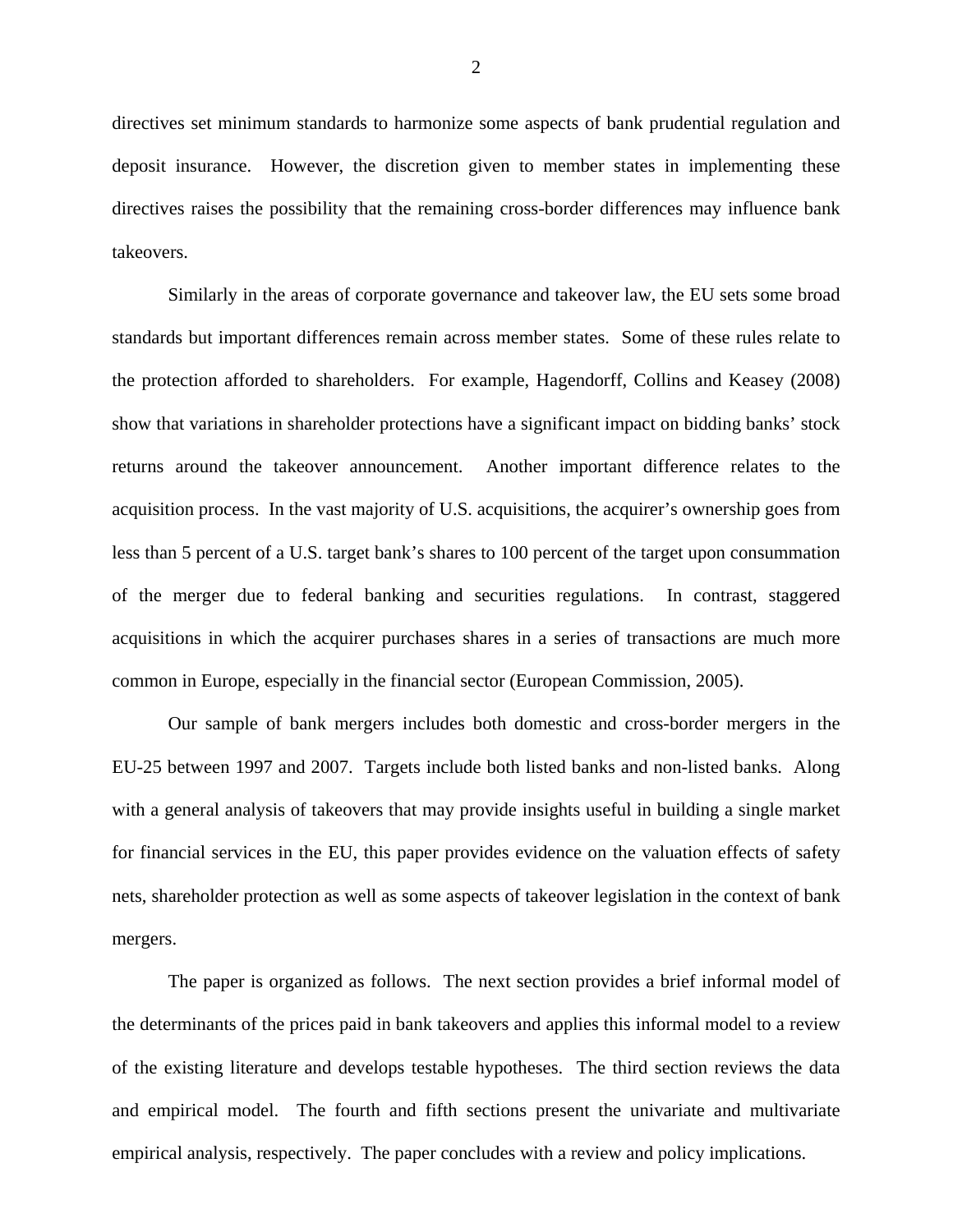#### **2. Literature Review and Testable Implications**

 Table 1 summarizes a number of studies of bank takeover pricing in terms of their sample selection criteria and whether they value takeovers using pre-takeover book values or market values of the target institution.<sup>3</sup> The only study we are aware of which specifically focuses on Europe is Diaz and Azofra (2009). However, unlike our study, Diaz and Azofra (2009) include bank mergers only up to 2000 and do not consider any implications linked to the government regulation of banks.

 The next subsection provides a brief informal model of bank takeover pricing. The following subsections apply that model to evaluate the existing literature on the determinants of bank takeover prices.

#### **2.1 An Informal Model of Bank Takeover Pricing**

 $\overline{a}$ 

The starting point in valuing a bank to another bank acquirer is the existing value of the bank based on its current profitability, its risk and its likely growth based on its recent experience. A bank acquirer must also evaluate how assuming control of the target is likely to change the target bank's value. These changes in value arise both from changes intrinsic to the business due to the change in control and changes in the external environment that are unique to banking—in particular, changes in the combined banks' exposure to prudential supervision and coverage by the safety net.

 The valuation effects of bank M&A may also depend upon the rules regarding the corporate governance of the target and the takeover process. Rules that strengthen the protection of the target bank's shareholders increase the share of the target's profits going to the shareholders and, hence, their takeover reservation price. Rules related to the takeover process

 $3$  The dependent variable in almost all papers is some variation on the ratio of the merger price divided by the target's pre-merger value, where pre-merger value is either its pre-announcement accounting (book) value or its preannouncement market value. However, some papers estimate the merger price with either the pre-merger book or market value as a control variable.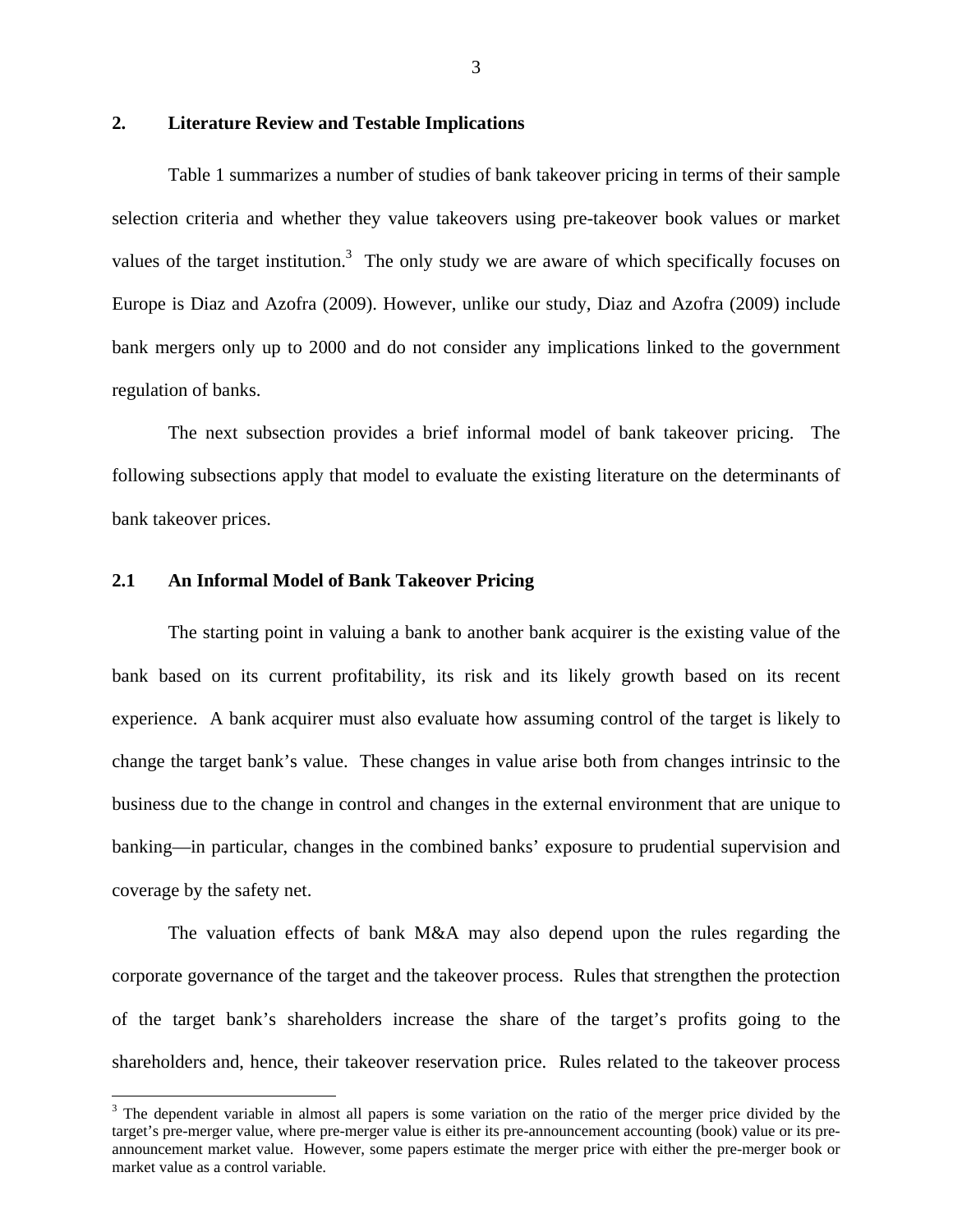may also be important in an environment with staggered takeovers. Absent such rules, the acquirer may pay a premium to a few shareholders to obtain effective control and then use such control to squeeze the other shareholders into selling at a lower price (see Nenova, 2006).<sup>4</sup>

#### **2.2 Current Profitability and Risk**

 $\overline{a}$ 

 Almost all empirical analyses of takeover pricing follow theory by including a profitability measure as a proxy for the target's expected cash flow as an explanatory variable. Target profitability is typically proxied by the target's return on assets, and, as predicted by theory, the coefficient on is generally significantly positive.<sup>5</sup>

 Many studies of takeover price do not include a risk term. Those studies that do include such terms often follow Benston, Hunter and Wall (1995) in analyzing whether acquirers pay more for banks that would reduce the combined firm's overall risk (diversification hypothesis) or more for banks that would increase the value of the government safety net to the combined firm (deposit insurance put hypothesis). The diversification hypothesis predicts that acquirers will pay less for targets with high variance of own profitability and high covariance with the acquirer's profitability. The deposit insurance put hypothesis predicts that acquirers will pay more for targets with high variance and high covariance. Benston, Hunter and Wall (1995) and Brewer, Jackson and Jagtiani (2000) find support for the diversification hypothesis with significant negative coefficients on the variance of the target's ROE and insignificant

<sup>&</sup>lt;sup>4</sup> Prior studies have also considered other hypotheses that are either not relevant to the EU or not testable for our sample of banks. An example of a hypothesis that is not relevant to this paper is Adkisson, and Fraser's (1990) inclusion of a binary variable for restrictions on intrastate takeovers that existed during for its sample. A common set of hypotheses that are not testable with the available data for this paper's sample relate to the board and ownership structure of the target and sometimes also that of the acquirer. Papers including measures of these structures include Brewer, Jackson and Jagtiani, (2000), Brewer, Jackson and Jagtiani, (2007), and Palia (1993).

A common set of hypotheses that are not testable with the available data for this paper's sample relate to the board and ownership structure of the target and sometimes also that of the acquirer. Papers including measures of these structures include Brewer, Jackson and Jagtiani, (2000), Brewer, Jackson and Jagtiani, (2007), and Palia (1993).

<sup>&</sup>lt;sup>5</sup> Studies that found a positive coefficient on their measure of profitability include Adkisson and Fraser (1990), Beatty, Santomero and Smirlock (1987), Brewer, Jackson and Jagtiani, (2000), Cheng, Gup and Wall (1989), Diaz and Azofra (2009), Palia (1993), and Shawky, Kilb and Staas (1996). Rogowski and Simons (1989) estimate an insignificant coefficient on return on equity when the dependent variable is the purchase price to book ratio, but obtain a significant positive coefficient when the dependent variable is the purchase price premium to deposits ratio.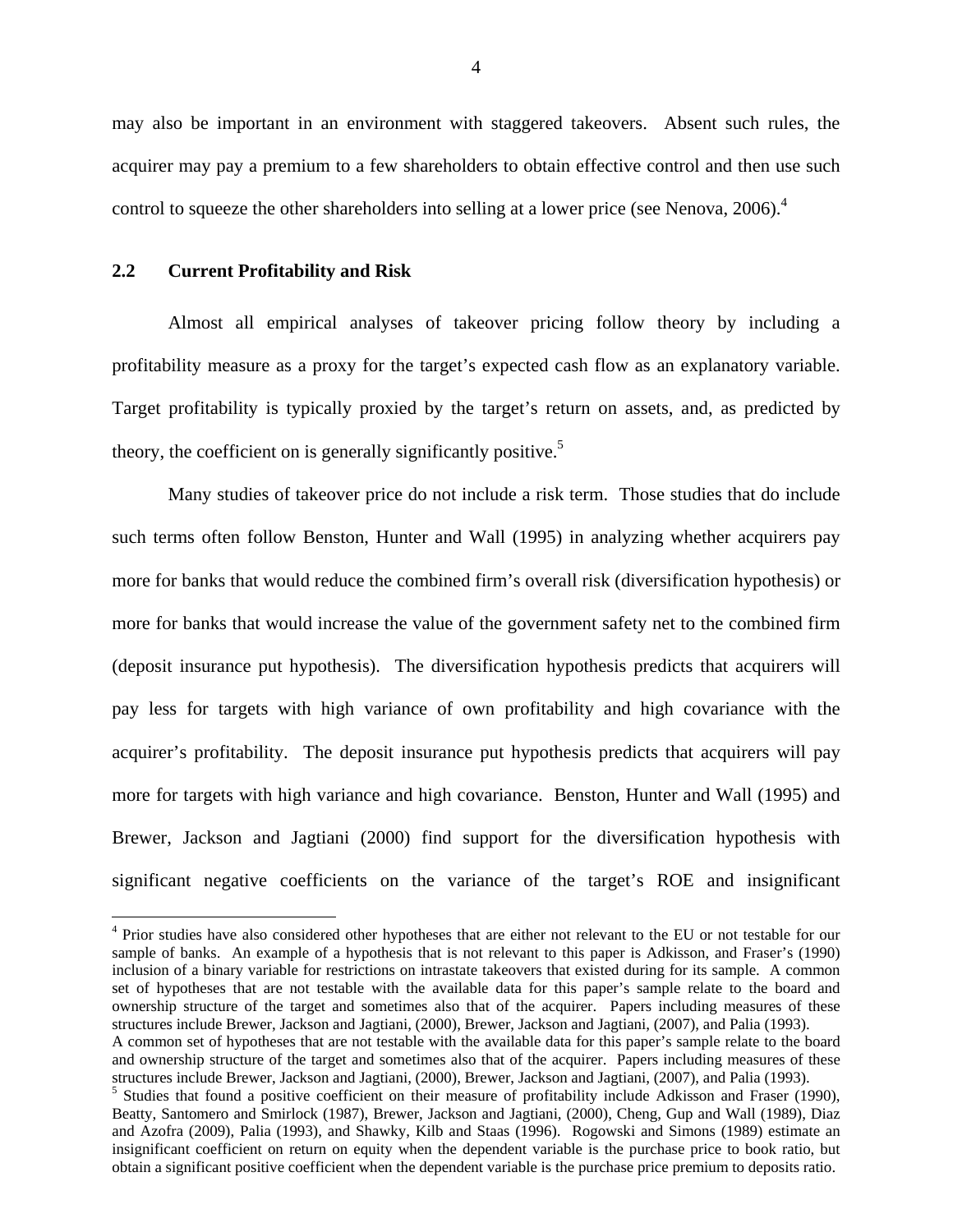coefficients on the covariance of the target and acquirer's ROE. Brewer, Jackson and Jagtiani (2007) report different results, but where significant, the coefficients on the target's variance of ROA and covariance also support the diversification hypothesis.<sup>6</sup> By contrast, Carbo et al. (2009), using a sample of European banks that undertook cross-border M&A activity, find that these banks were responding principally to opportunities for shifting risk onto EU safety nets, what would be consistent with the deposit insurance put hypothesis.

 A related strand of literature has analyzed the type of mergers that appear to create more value for the shareholders of the merging companies. A common result is that focusing mergers usually generate larger returns than diversifying transactions (see DeLong, 2001, and Beitel et al., 2004). Thus, bidders might be willing to pay higher premiums in non-diversifying deals as they are potentially more value creating.

#### **2.3 Changes in Profitability Post Acquisition**

 $\overline{a}$ 

Along with the historic profitability of the target, acquirers also value opportunities to grow the target's profits. One source of profit growth is the asset growth rate of the target bank. A common proxy for the potential future growth rate of the target is its historical growth rate. Cheng, Gup and Wall (1989) obtain a positive coefficient on core deposit growth and on asset growth in many of their specifications. However, Brewer and Jagtiani (2007) obtain negative, often significant coefficients in a model estimating premium over market value. One way to reconcile these seemingly contradictory results is that a premium for growth may already be priced into the targets' stock price and acquirers' are not expected to increase this growth rate. The coefficients on the target asset growth rate in Diaz and Azofra (2009) and in Palia (1993) are insignificant.

 $6$  Brewer, Jackson and Jagtiani (2007) find that the coefficient on the covariance is significantly negative when it is interacted with a binary variable that takes a value of one when both the acquirer and target are 'too-big-to-fail'.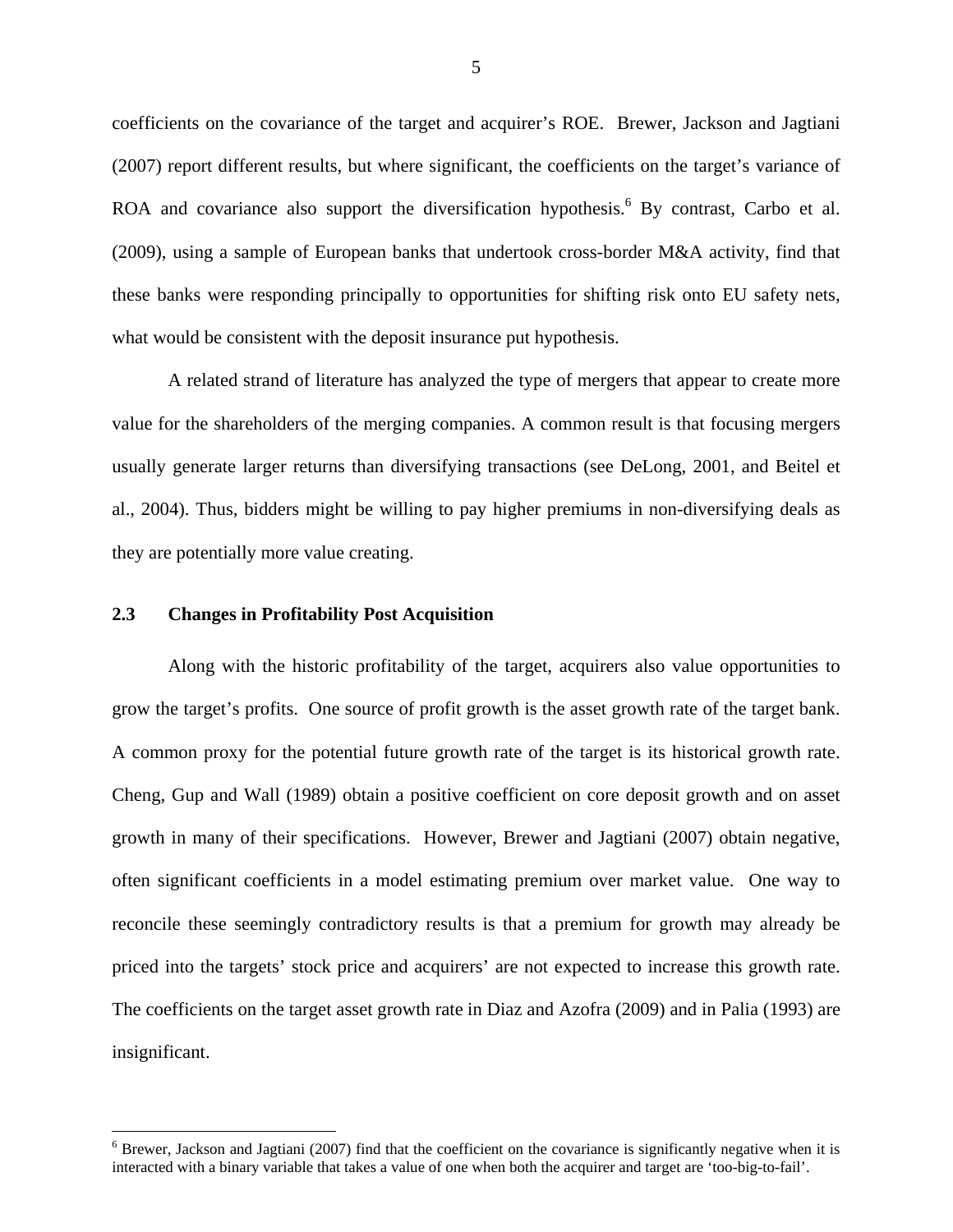Higher levels of target bank capital provide some benefits to acquirers in that it allows acquirers to grow without a capital contribution from the acquirer while continuing to pay dividends. On the other hand, higher levels of capital also mean a greater value of shares must be acquired which would dilute the premium paid per share. Although the literature finds mixed results for the level of capital, the more common result of a negative coefficient supports the premium dilution hypothesis. A significantly positive coefficient on capital is found in the model estimated by Adkisson and Fraser (1990). Significantly negative coefficients are estimated in Beatty, Santomero and Smirlock (1987), Diaz and Azofra (2009), Hakes, Brown and Rappaport (1997), Rogowski and Simonson (1989), Shawky, Kilb and Staas (1996), and in most of the models estimated in Brewer, Jackson and Jagtiani (2007). The estimated coefficient is insignificant in Palia (1993).

Another source of profitability and potential growth in profitability is the degree of market concentration in the target's market. More concentrated markets may offer greater opportunities to increase profits.<sup>7</sup> Beatty, Santomero and Smirlock (1987) obtain a positive coefficient on the Herfindahl index of the target's markets and Palia (1993) find that the coefficient on the four firm concentration ratio in the target's state is significantly positive in a model estimating the book value premium. However, the coefficient on the four-firm concentration ratio of the target state in Hakes, Brown and Rappaport (1997) is insignificant as are the Herfindahl index in Rogowski and Simonson (1989) and for the target's country in Diaz and Azofra (2009).

Cross-border acquisitions offer opportunities to both increase and decrease the profitability of the target. The opportunity to increase the profitability comes from the potential for the acquirer to take innovations in its home market and bring them to the acquirer's market.

 $\overline{a}$ 

 $<sup>7</sup>$  A positive correlation would also be expected if banks in more concentrated markets can maintain their current</sup> level of profitability without increasing their risk.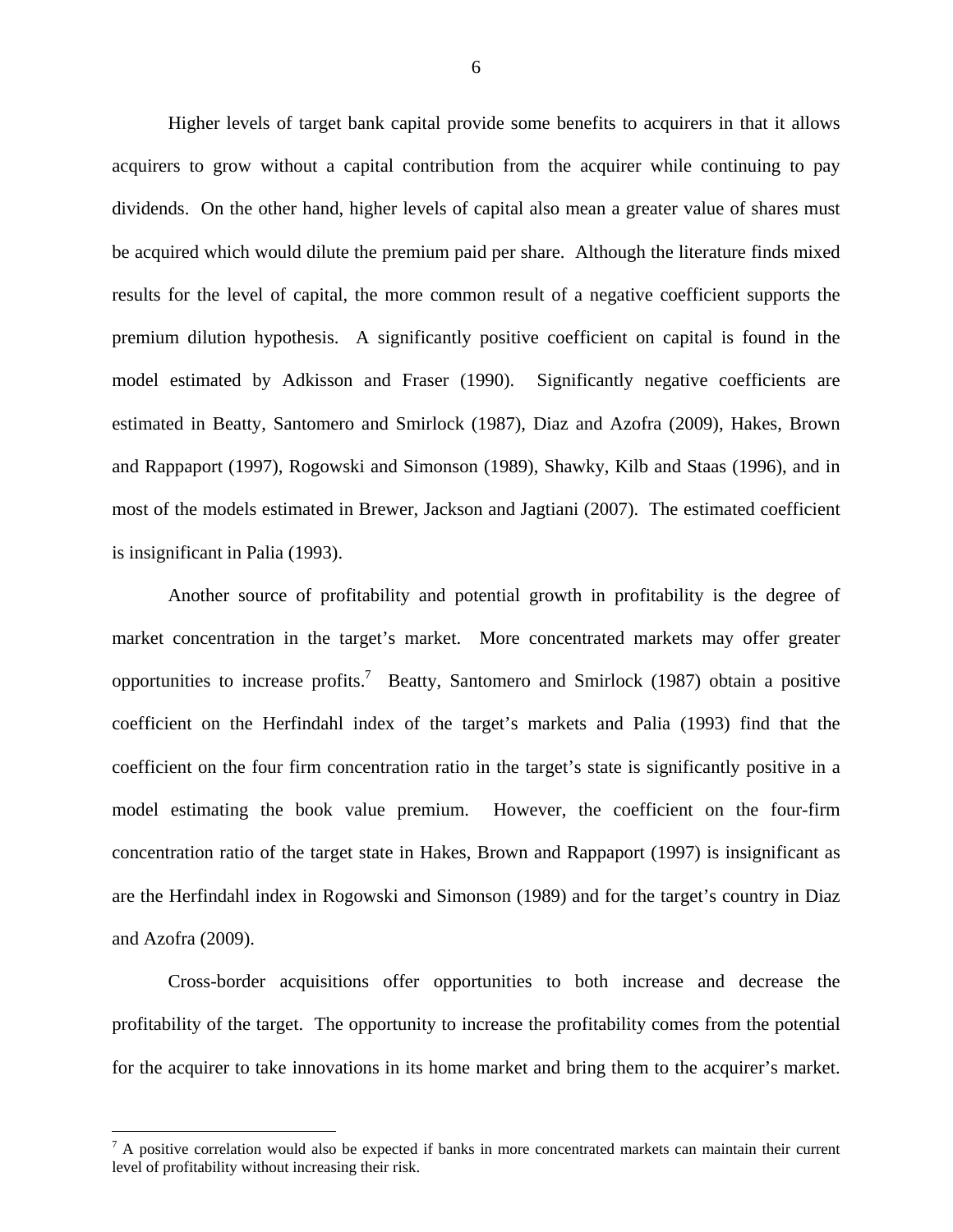However, cross-border mergers limit the scope for cost savings (e.g. by saving on duplicate branch networks) and increase the possibility that the acquirer will make cultural or legal mistakes in its management and marketing of the target bank after the acquisition.

'Cross-border' takeovers in a U.S. context are takeovers across state boundary lines. As the differences between U.S. states are generally smaller than those between EU member states, cross-border acquisitions in the U.S. arguably offer both smaller potential benefits and costs. Palia (1993), Rogowski and Simonson (1989) and Shawky, Kilb and Staas (1996) estimate a significantly positive coefficient on interstate banking whereas Brewer, Jackson and Jagtiani (2000) obtain significantly negative coefficients. The estimated coefficient for cross-border takeovers is insignificant in Brewer, Jackson and Jagtiani (2007) and Hakes, Brown and Rappaport (1997). The coefficients on a binary variable for cross-border takeovers in Europe estimated by Diaz and Azofra (2009) in various models are consistently insignificant.

One of the costs of a takeover is that of integrating the target bank into the acquirer. Banks that are smaller relative the acquirer are likely to be easier and lower cost to integrate into the acquirer. However, once the integration is complete, relatively larger targets may provide the acquirer with greater economies of scale. Relatively larger targets may also increase the chances that the post-merger banking organization will be considered 'too-big-to-fail.' Consistent with lower costs of integration, significant negative coefficients on size are found by Benston, Hunter and Wall (1995), Brewer, Jackson and Jagtiani (2007), Cheng, Gup and Wall (1989), Hakes, Brown and Rapport (1997) and Palia (1993). However, Brewer, Jackson and Jagtiani (2000), Brewer and Jagtiani (2007) and Rogowski and Simonson (1989) obtain a positive coefficient. The estimated coefficient on relative asset size is insignificant in Diaz and Azofra (2009).

Another potential cost of integration arises if there is a mismatch between the extent of business line diversification of acquirer and target. The more dissimilar the two firms, the greater the potential for high integration costs. However, more dissimilar business lines may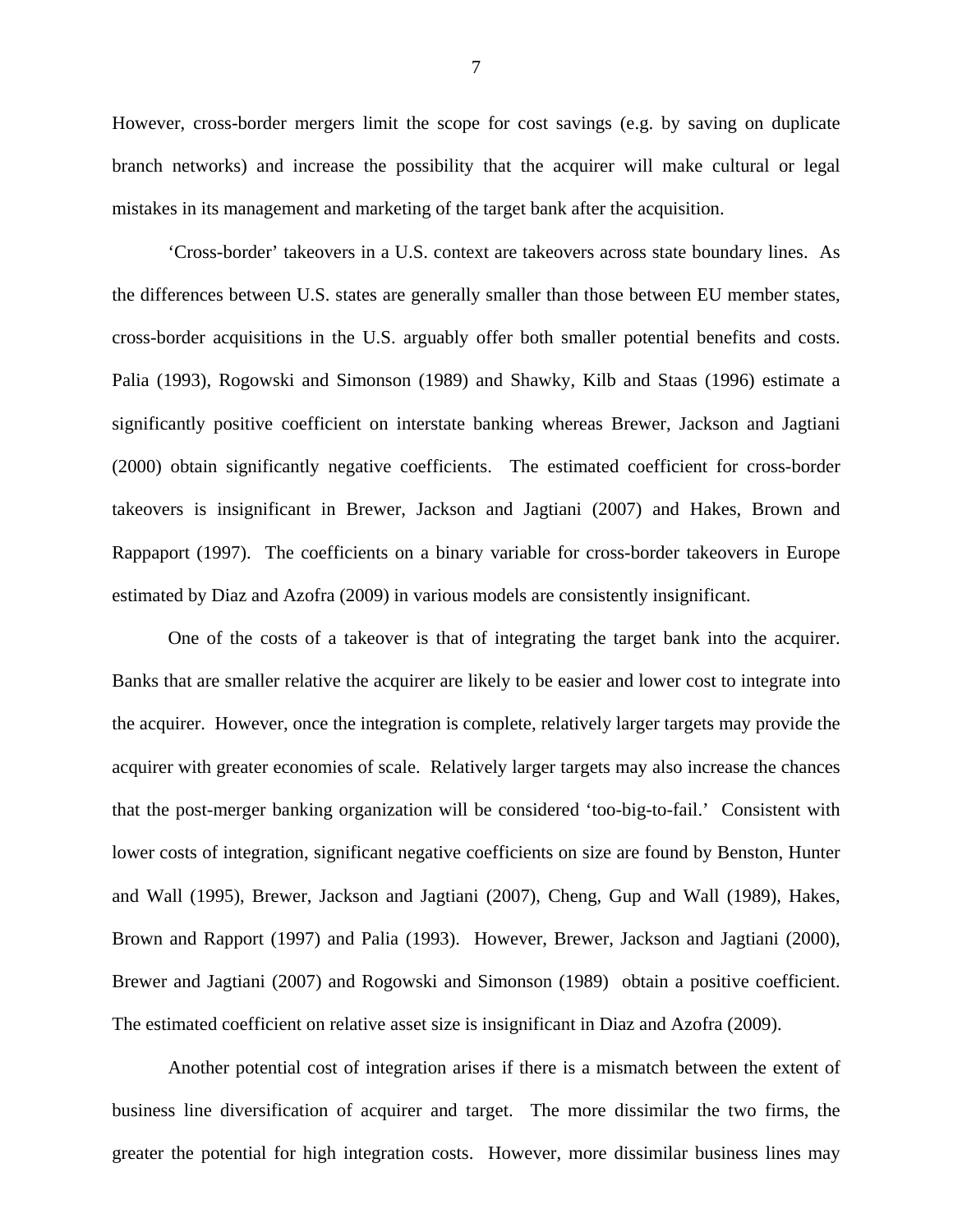also provide greater opportunities for diversification gains. Diaz and Azofra (2009) use cluster analysis to group banks by product strategies and proxy diversification by whether the two banks are in the same product group. That paper estimates an insignificant coefficient on their diversification measure.

#### **2.4 Bank Regulation and Deposit Insurance**

 $\overline{a}$ 

 The principle of minimum harmonization of regulation has led to different regulatory and supervisory requirements across EU member states. While EU Directives on solvency and depositor protection were mainly designed to prevent regulatory arbitrage on the basis of soundness and safety requirements, there continue to be differences across the EU as regards the costs of government regulation and deposit insurance (see Kane, 2000; Carbo, Kane, and Rodriguez, 2008, 2009). It is conceivable that acquirers pay more for targets with lower regulatory and deposit insurance costs. On the other hand, for cross-border mergers, stricter regulatory regimes may increase the bidder's valuation of the target bank. This could be because, given the additional complexity that cross-border M&A entails, stricter regulators may increase the acquirer's trust in the disclosure practices and the veracity of the financial condition of the target (Buch and DeLong, 2004).

Studies of domestic bank merger premiums in the U.S. cannot consider regulatory and deposit insurance costs because most of those costs are determined by federal policy. The U.S. has an incentive compatible mechanism for resolving small and medium-sized banks aimed at minimizing tax payers' costs of resolving banks in crisis.<sup>8</sup> Such ability has not been demonstrated for the largest U.S. banks with the result that many market participants believed

<sup>&</sup>lt;sup>8</sup> The U.S. banking literature has historically focused on size as a proxy for a bank's importance to financial stability, thus, the focus in literature on 'too-big-to-fail' banks. Most recently, many analysts have come to recognize that while size is correlated with a bank's importance to financial stability, size per se is neither necessary nor sufficient for a bank to be systemically important.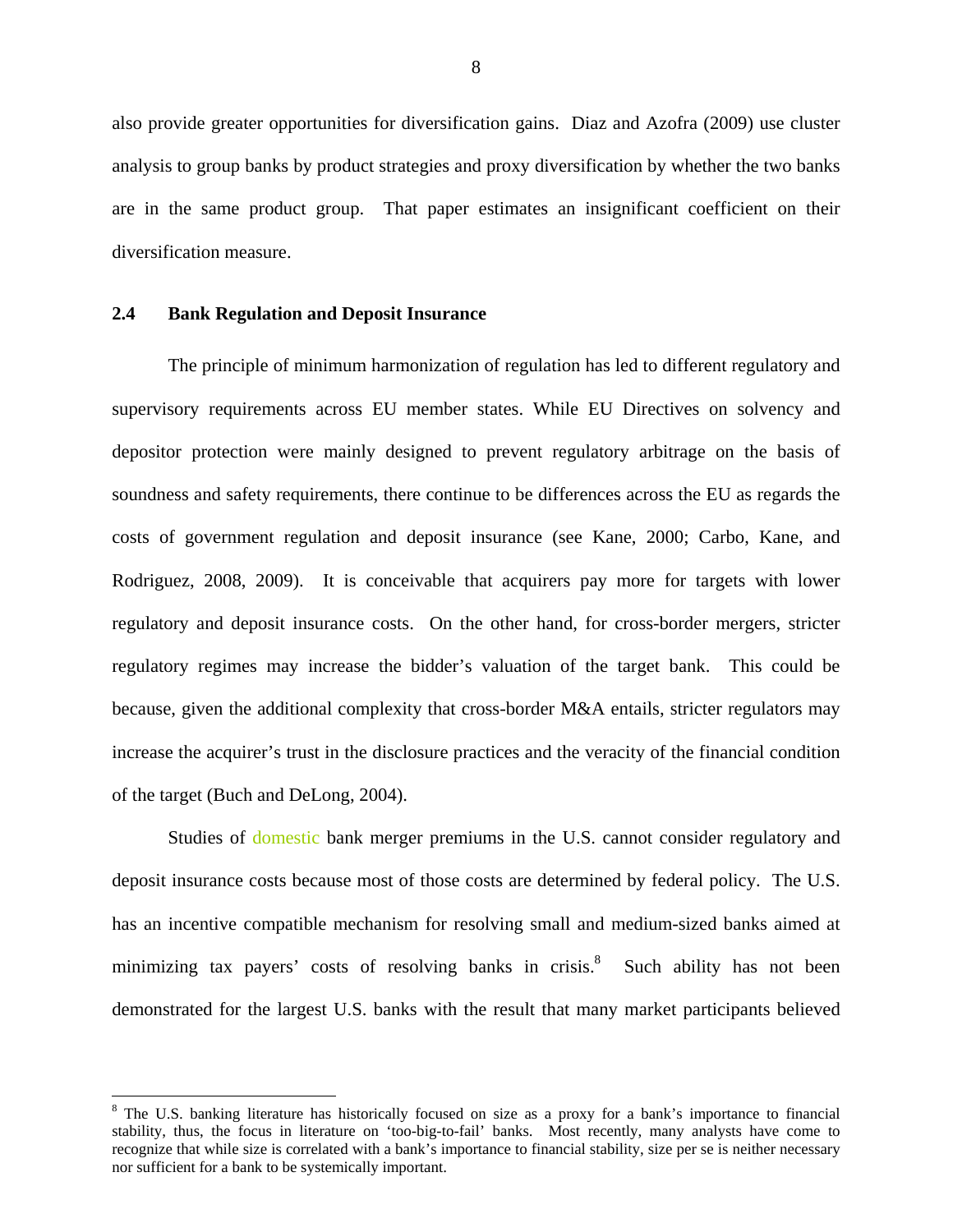some U.S. banks were 'too-big-to-fail' (TBTF).<sup>9</sup> Brewer and Jagtiani (2007) find evidence that acquirers pay more for deals that are likely to strengthen the impression that the post-merger organization is TBTF.

#### **2.5 Investor Protection and Takeover Laws**

 The value that bidders assign to control over a target bank will depend on the bidder's trust in the quality of the target's disclosure practices as well as in the enforceability of the ownership rights which are being acquired. The legal protection of minority shareholders varies substantially across countries with wide-ranging implications for the development of financial systems and the design of corporate governance systems (LaPorta et al., 1998; Djankov et al., 2008). When investor protection is weak, insiders (managers and majority shareholders) enjoy more opportunities to expropriate minority shareholders and extract higher private benefits of control (Dyck and Zingales, 2004). Rossi and Volpin (2004) and Bris and Cabolis (2008) show that takeover premiums increase under higher protection regimes and interpret this as evidence that investor protection increases activity in the market for corporate control.

Studies of domestic bank takeover premiums in the U.S. do not consider investor protection rules, which are partly determined by federal standards and partly by state policies. Diaz and Azofra (2009) also do not consider investor protection. However, Hagendorff, Collins and Keasey (2008) analyze the impact of investor protection regimes in Europe and the U.S. on stock returns around bank takeover announcements. Their results indicate that bidding banks receive higher returns when the target is in a low investor protection country. This is consistent with target shareholders receiving a higher portion of any merger-related performance gains in countries with high investor protection.

9

 $\overline{a}$ 

<sup>&</sup>lt;sup>9</sup> See Stern and Feldman (2004).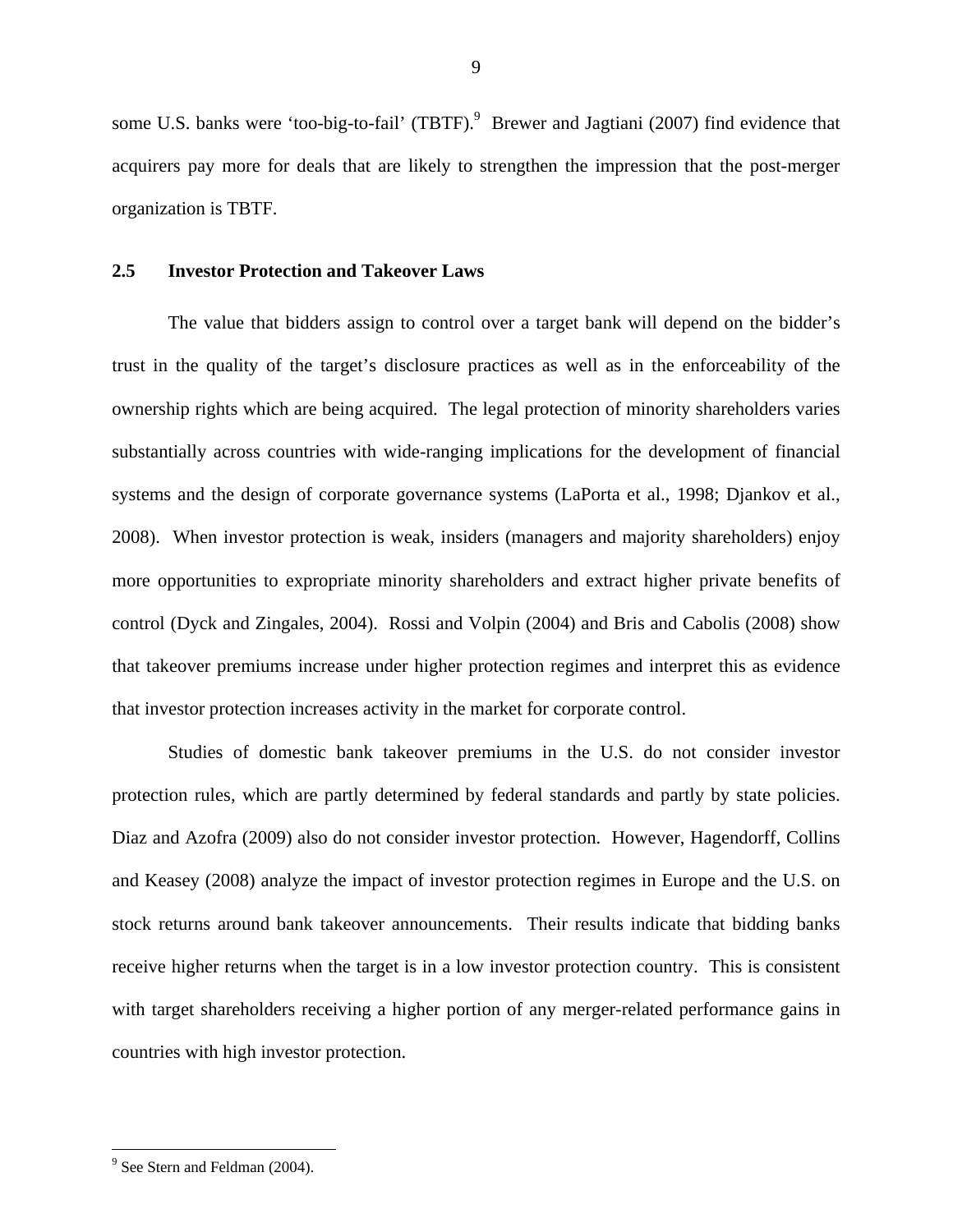Finally, bank merger valuations may also reflect the extent to which takeover legislation requires premiums to be shared among equity holders. For listed firms, the EU Takeover Directive has introduced mandatory bid rules (MBRs) in most countries (see Directive 2004/25/EC of the European Parliament and of the Council of 21 April 2004 on takeover bids).<sup>10</sup> By requiring bidders to (i) tender for all remaining shares once they exceed a certain ownership threshold in the target and (ii) to pay a price based on when it passed the MBR threshold, MBRs protect minority shareholders from being squeezed into accepting a low premium once the transfer of the controlling block of voting rights has been completed (Nenova, 2006). Since controlling shareholders in the target will be unable to attract the type of large premium that reflects their private benefits of control, MBRs are likely to lower their premiums, while increasing the premiums going to minority shareholders (see Dyck and Zingales, 2004). The model in Diaz and Azofra (2009) includes the acquirer's pre-acquisition ownership interest as a control for staggered takeovers. However, the model does not have any control for whether the acquisition triggers the MBR.

#### **3 Empirical Strategy: Data and Model**

#### **3.1 The Sample**

We obtain the sample of European bank mergers from Thomson Financial's M&A database. Deals are announced and completed between 1997 and 2007. Sample banks include commercial banks, mortgage and real estate banks, medium- and long-term credit banks, and bank holding companies which are chartered in the EU-25. We impose the following sampling criteria: The acquirer purchases at least 1% of the target's equity. Thomson Financial reports the value of the acquisition. Sample banks are not subsidiaries of financial institutions chartered outside the EU. We eliminate share repurchases from our sample. Finally, target and bidder

<u>.</u>

<sup>10</sup> 

<sup>&</sup>lt;sup>10</sup> See OJ L 142, 30.4.2004, pgs. 12–23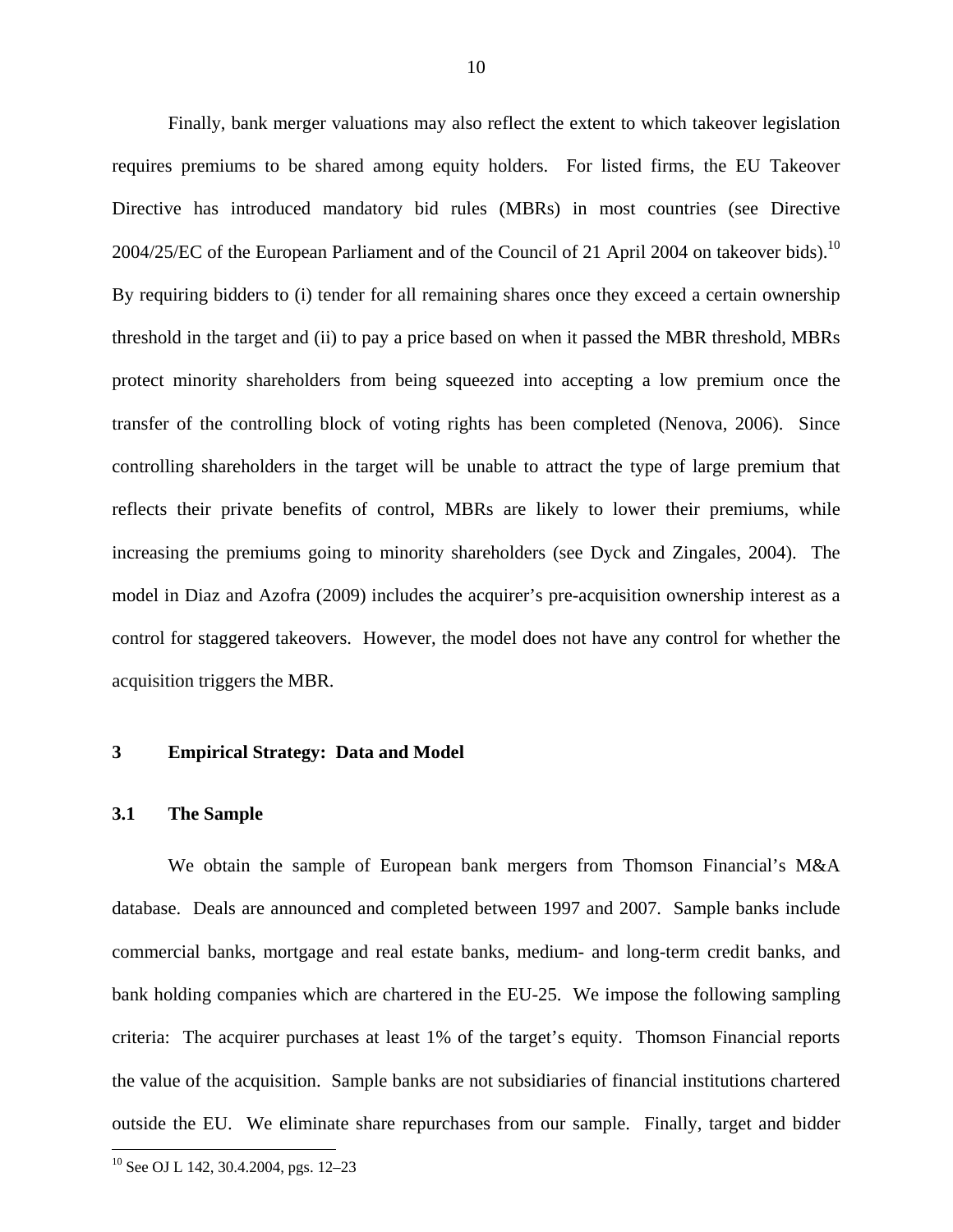banks have accounting data available on Fitch IBCA's Bankscope database. We ensured that accounting data are consistently reported in either International Financial Reporting Standards (IFRS) or local accounting principles for every deal.<sup>11</sup>

We then applied the following data cleaning procedure to our initial sample:

- We verified the deal characteristics from Thomson Financial (announcement date, offer price, deal value) against news articles from various sources on LexisNexis. Inconsistencies between the data obtained from Thomson Financial and the press coverage were corrected (this affected three transactions) or, if left unresolved, were omitted from our sample (this affected 19 deals).
- We omit 11 distressed target banks. We delete deals where the press coverage surrounding a transaction indicates that the target was a failing institution or the book value premium paid by the target was smaller than -20%.
- We omit a further three deals where the target was a government-owned institution and the deals more akin to privatization than bank mergers.
- We delete six observations from our sample where the price paid by the acquirer was linked to the exercise of a call option on the target's equity. In these cases, the takeover premium is likely to have been determined by factors prevailing at the time period the option was underwritten.

The final sample contains 236 European bank acquisitions . A total of 143 of these involved listed targets and 74 were cross-border deals. We present an overview of the sample in Table 2.

<u>.</u>

 $11$ IFRS have been introduced after 2004 and apply only to listed banks in our sample. IFRS introduced the fair value treatment of a larger variety of bank assets. Hence, combing different accounting standards for one bank may cause severe measurement errors. For example, Barclays experienced a year-on-year increase in the value of total assets of 30% following the adoption of IFRS.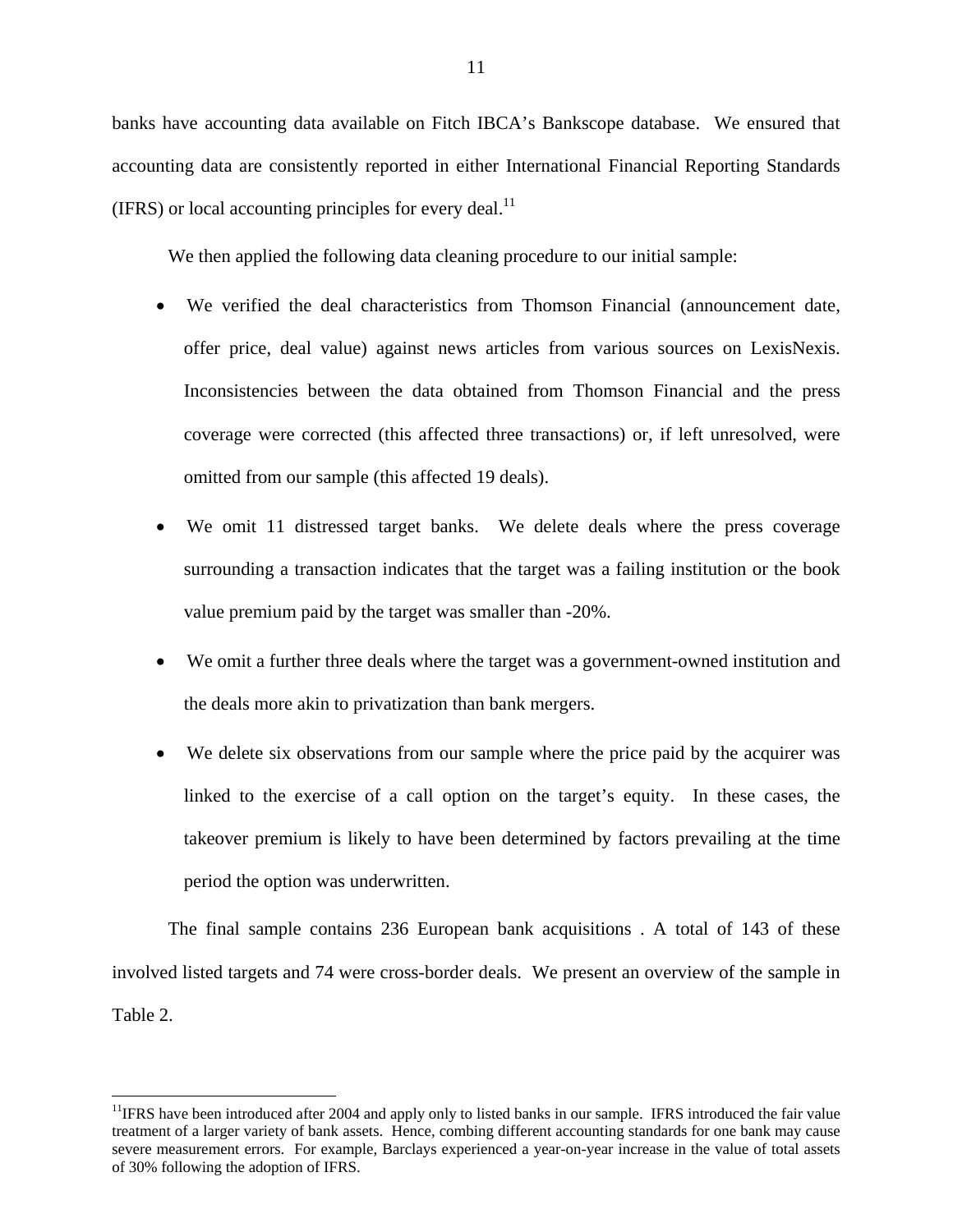#### **3.2 Takeover Premiums**

In order to compensate for the varying size of the target banks, most studies of bank merger pricing incorporate a measure of the pre-merger value of the target's equity (Shawky, Kilb and Staas, 1996; Brewer, Jackson and Jagtiani, 2000; Diaz et al., 2008). One such measure of the pre-merger equity is the target's book value as of the last reporting period before the merger announcement. Although book values are imperfect measures of economic values, bank accounting values are likely to be closer to their economic value because both sides of banks' balance sheets are dominated by short-term financial claims whose book value is likely to be close to its economic value.

An alternative is to deflate by the market value of the target's equity. The advantage of a market measure of takeover pricing is that it incorporates the profitability of the target as it is currently being operated. One disadvantage is that it also incorporates investors' estimate of the expected discounted value of the takeover premium. This component of the target's stock price may be relatively large to the extent that the bank has long been regarded as a takeover target or to the extent that individuals with knowledge of the takeover discussions buy the target's stock in anticipation of the takeover. Therefore, studies using market-based takeover premiums implicitly assume the takeover is a surprise and that the market believes the probability of being acquired is zero (or very low). In Europe, the presence of staggered takeovers limits the value of this assumption. Following the purchase of an initial toehold stake by the acquirer, the market value of target's equity will reflect a substantial probability of future acquisitions.

Another disadvantage is that market values are only available for publicly traded banks. The unavailability of takeover premium data for non-listed banks is an important issue, given the prominence of non-listed financial institutions as suppliers of banking services in the EU as well as their involvement in the consolidation of national banking sectors (see Goddard et al., 2007). Finally, a European study using market data of acquisition pricing needs to pool data from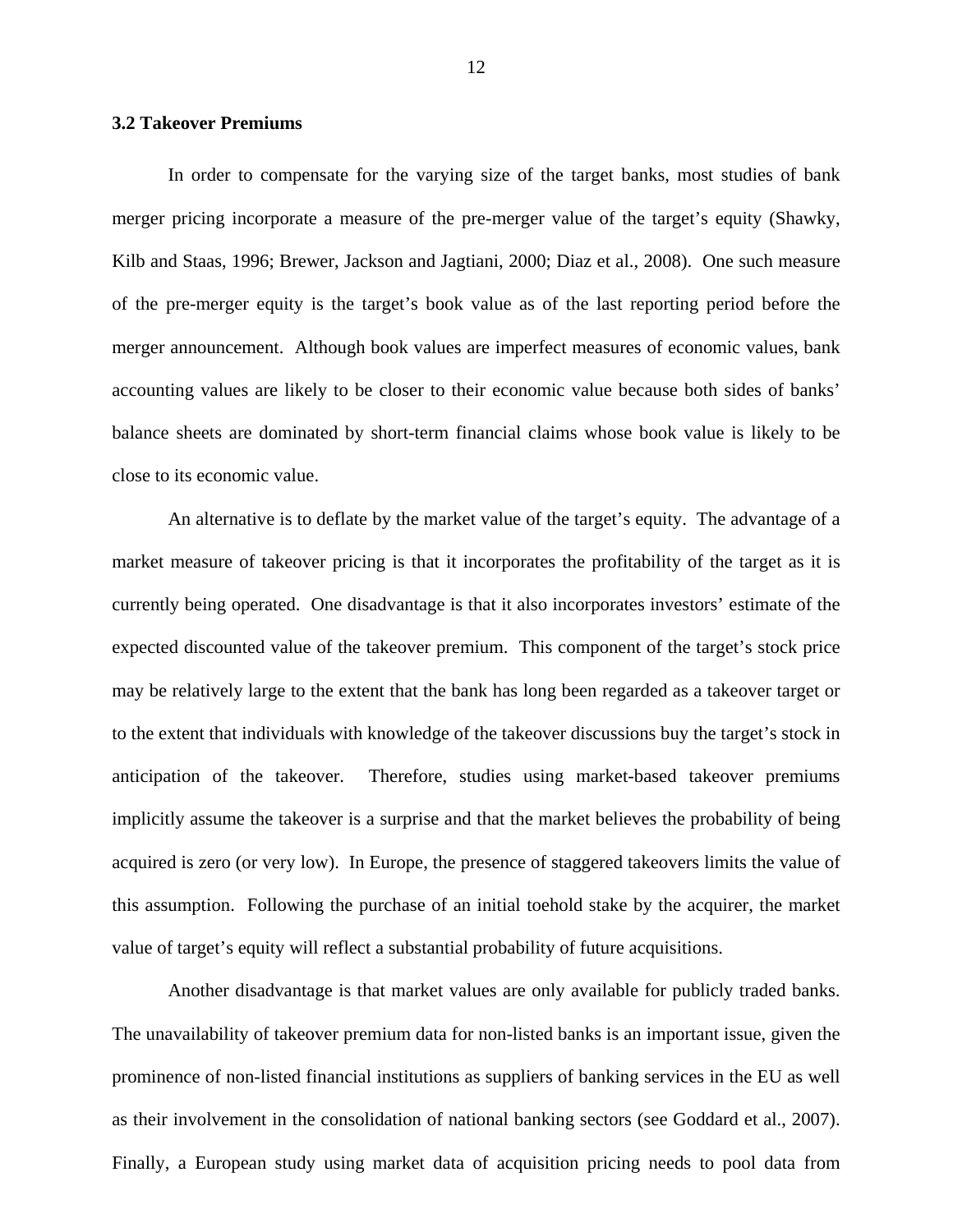different stock markets of the EU. The lack of a single European stock market and the low levels of integration of existing stock markets in the EU (see ECB, 2009) mean that the comparability of market-based takeover premiums is inevitably impaired by the extent to which market values reflect differences in liquidity and the informational efficiency of asset prices across EU stock markets.

Against this background, we measure bank merger premiums as the purchase price paid for by the acquiring institution scaled by the pre-merger book value of the target bank's equity. We define the percentage book value premium (BVPREM) as

$$
BVPREM\text{ (%)} = \left(\frac{\text{deal value}}{s \times BV(\text{equity})} - 1\right) \times 100,\tag{1}
$$

where *s* is the equity stake purchased and the book value of equity refers to the fiscal year before the merger announcement supplied by Thomson Financial.

#### **3.3 Regulatory Data**

One of our aims is to investigate whether regulatory differences affect target valuations in bank takeovers. We measure regulatory differences using measures of regulatory strength, deposit insurance design, and the level of investor protection as summarized in Table 3.

#### *3.3.1 Prudential regulation and supervision (Regulatory Strength)*

We compile an index of regulatory and supervisory strength based on the Barth et al. (2001) database on global banking supervision. We follow Buch and Delong (2008) and use this database to assemble a regulatory and supervisory strength index which reflects the adoption of twelve supervisory powers by national authorities. The index components are: banks disclose risk management procedures; risk-weights are in line with Basle guidelines; the capital–asset ratio varies with credit risk; the capital–asset ratio varies with market risk; there is a formal definition of 'non-performing loan' (these components are related to prudential regulatory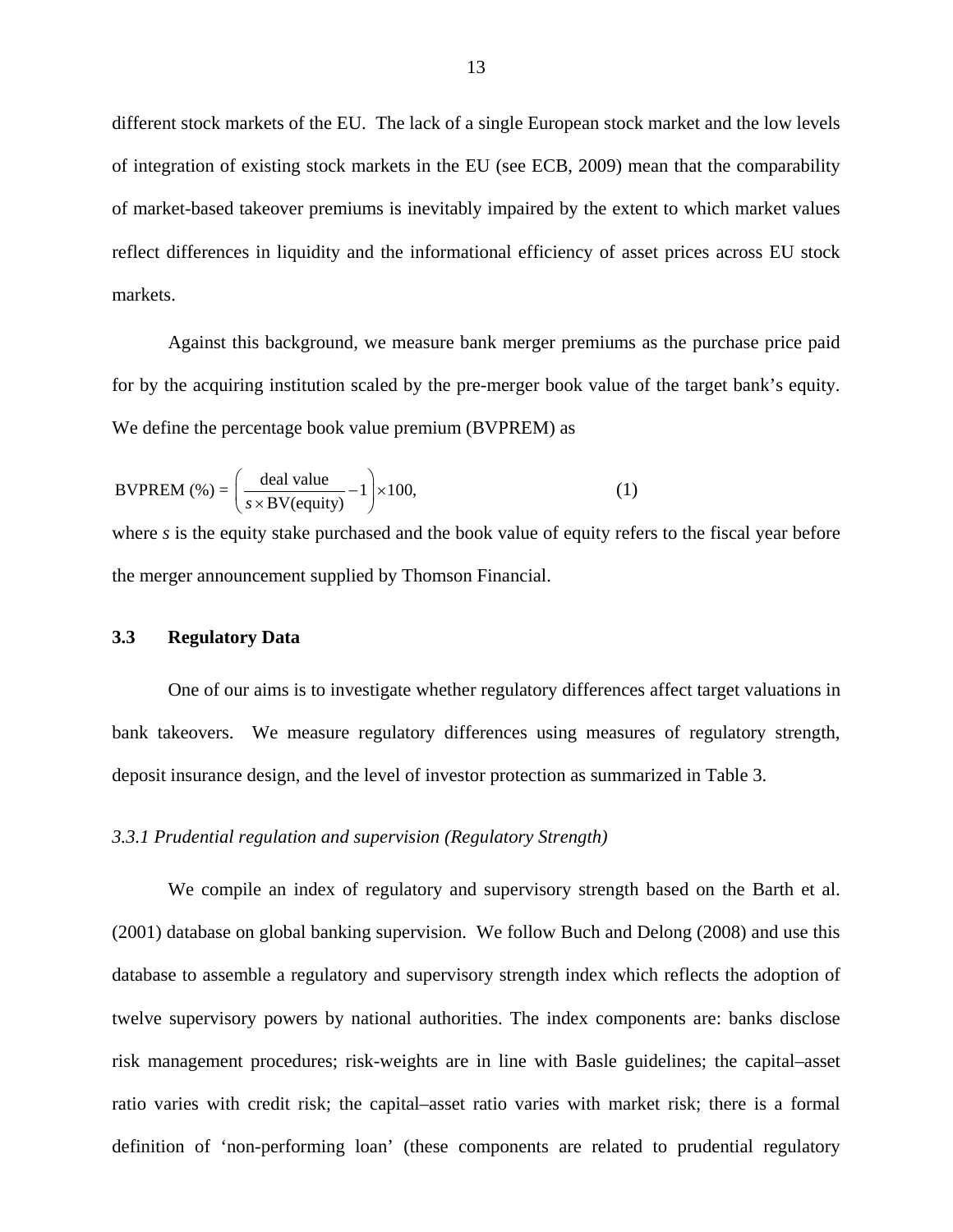strength); there are automatic mechanisms to sanction directors and managers; the supervisory agency can order directors/management to make provisions to cover losses; the supervisory agency can suspend the distribution if dividends, bonuses, or management fees; the latter has been enforced in the past five years; the supervisory agency can declare a bank insolvent; the agency can suspend ownership rights of a problem bank; the supervisory agency (or any other government agency) can take measures aimed at bank restructuring and reorganization (these components are related to the enforcement powers of supervisors).

The regulatory strength index is an equally-weighted sum of these 12 indicators.  $12$ Consequently, the index varies between 0 and 12 with higher scores indicating that banking sectors exhibit stronger supervisory environments and better enforcement.

#### *3.3.2 Deposit Insurance*

We also measure the strength of the deposit insurance regime by assembling a deposit insurance index, based on the information reported by the member states. The index reflects if (i) insurance premiums are risk-based, and (ii) the deposit guarantee scheme is pre-funded. Consequently, the deposit insurance index varies between 0 and 2 with higher values indicating stricter, and to banks, more costly deposit insurance arrangements.

#### *3.2.3 Investor Protection*

1

We obtain an index of anti-director rights from La Porta et al. (1998) and, for updated values after 2003, from Djankov et al. (2008). The index measures the extent to which national laws protect minority shareholders from opportunistic behavior by managers. Specifically, it reflects the inclusion of six legal provisions as regards the voting rights that shareholder possess to influence director appointments and other major corporate issues. The index varies between 0

 $12$  Where the database lists more than one indicator for a single question, we assign an index value of one if at least half of the sub questions apply.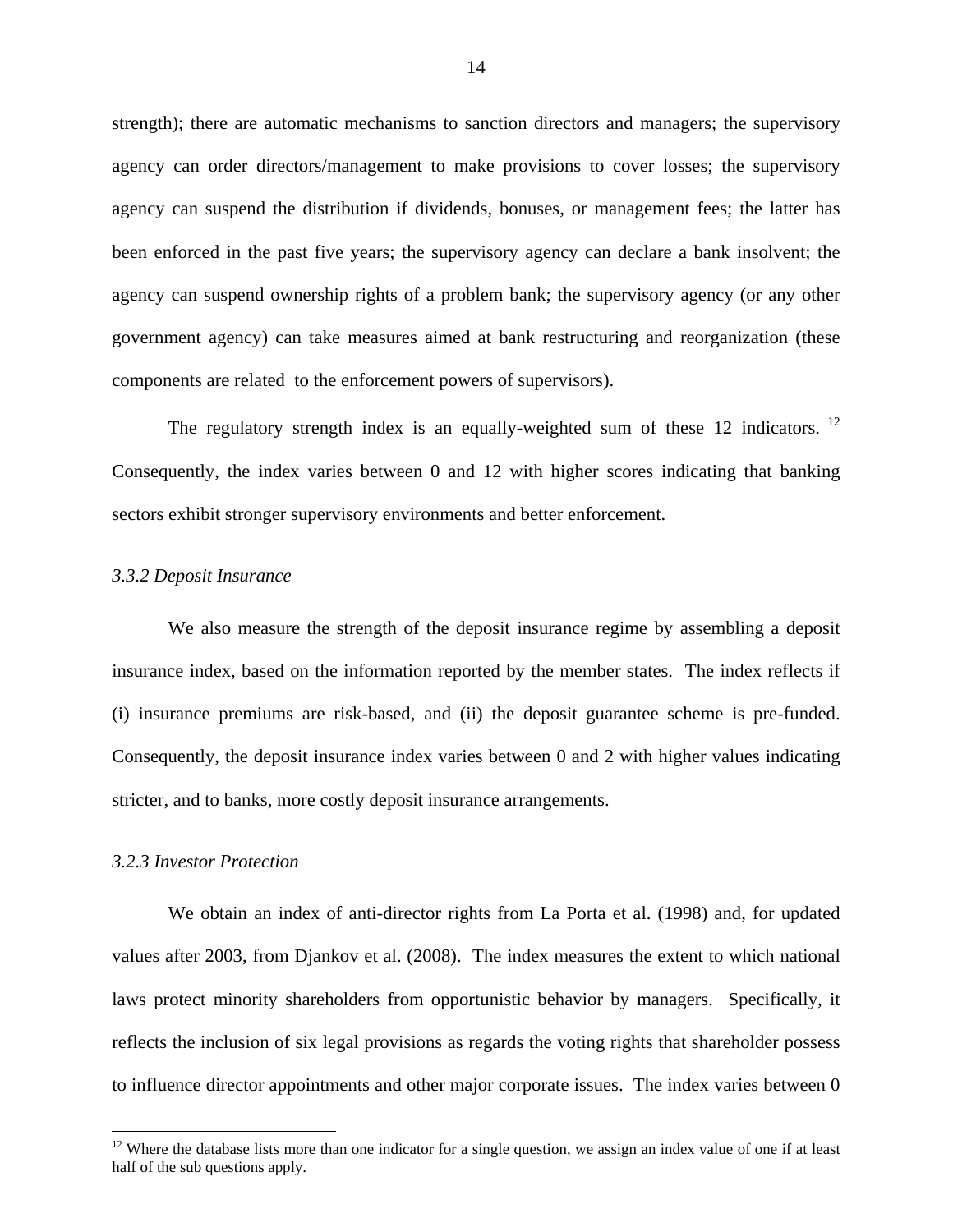and 6 by adding one when: shareholders can mail their proxy vote; there are no restrictions on selling shares prior to the time of shareholders' meetings; there is proportional representation of minority shareholders on the board of directors; minority shareholders may require their shares to be bought back if in disagreement with major managerial initiatives (e.g. M&A, asset dispositions); an extraordinary shareholders' meeting can be called using 10% or less of the share capital; shareholders have pre-emptive rights to new issues of equity. Higher values of this index show that a financial system is more shareholder-oriented—with possible implications for the valuation of bank mergers (see Hagendorff et al., 2008).

In some countries, stricter enforcement of the existing legal provisions may partly substitute for weaker investor protection and vice versa (La Porta et al., 1998). To capture the quality of law enforcement, we follow Rossi and Volpin (2004) and multiply the anti-director index by an index of the rule of law. We use the rule of law index developed by the World Bank (which we rebase such that it varies between 0 and 10) to capture the efficiency of the judiciary and enforceability of contracts through the courts. We call the resulting index investor protection.

#### **4. Univariate Analysis**

In this section, we present preliminary results on some of the key drivers of target valuations in European bank mergers. We examine the price paid for control as well as regulation and other deal characteristics on the premiums paid in European bank mergers.

#### **4.1 Premiums Paid for Control**

In Section 2, we discussed the presence of a premium for control as well as the existence of MBR rules that protect minority shareholders in the target bank. Many (bank) M&A studies define control conservatively as the acquiring institution owning the majority of the voting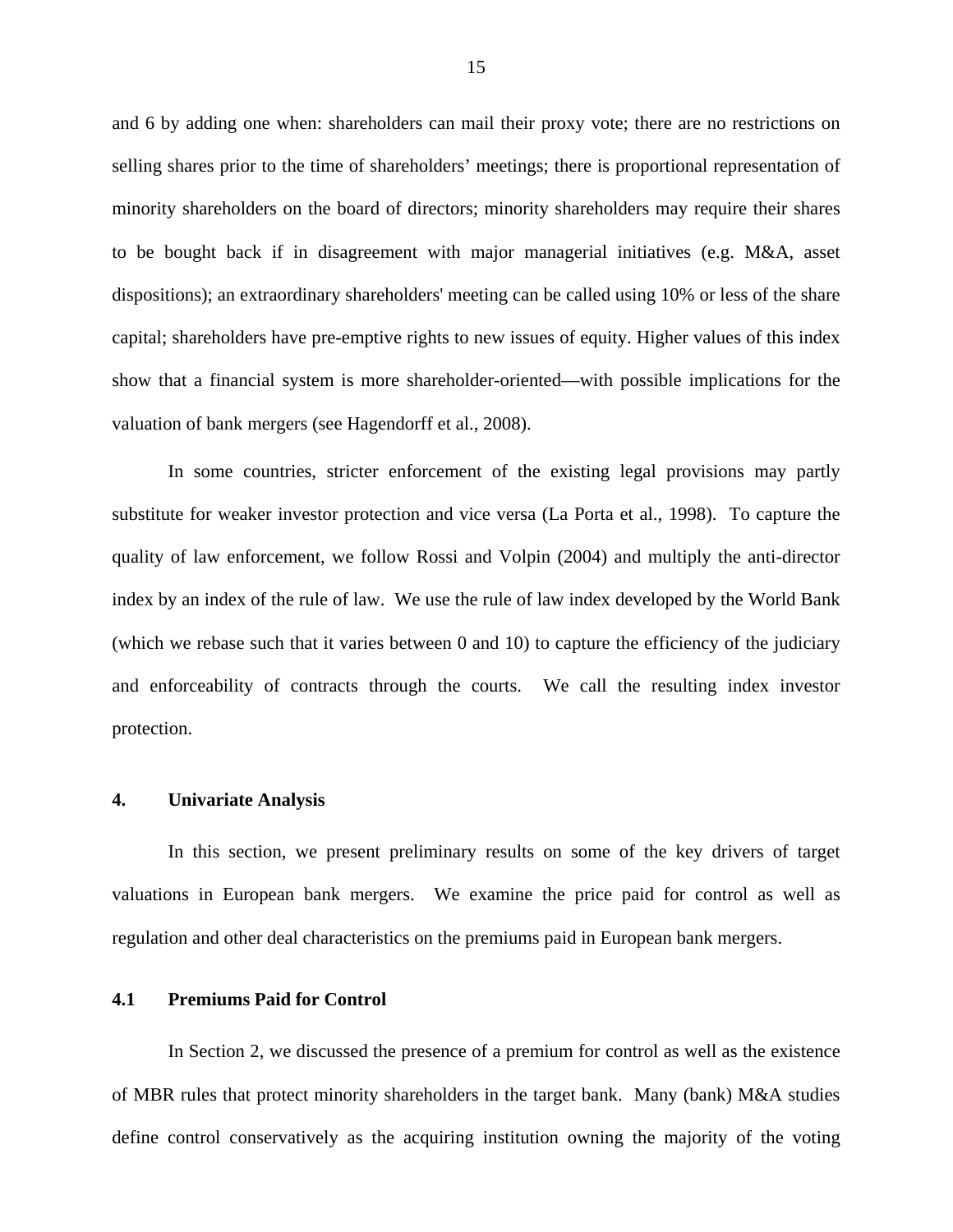equity in the target. In order to explore the threshold which bidding banks associate with a control transfer, Table 4 presents takeover premiums (BVPREM) at various control thresholds. We calculate mean and median BVPREM for deals which involve the bidder increasing its ownership in the target bank above 10%, 20%, 30%, 40%, 50% or the MBR trigger. We use the MBRs which are applicable to the target country as reported in Nenova (2006). We observe that bidders pay a higher premium at each of these control thresholds. The median differences in BVPREM are statistically significant for each of the threshold portfolios defined above. Further, the premium differences appear to be particularly large at the  $30\%$  ownership level.<sup>13</sup>

This seems to indicate that, while bidders price in a control transfer at various ownership stakes, a premium for control over a target is likely to be paid at ownership levels much lower than 50%. A control threshold of less than 50% is consistent with IFRS accounting rules as well as the minimum threshold for authorization by EU prudential supervisors (see Directive 2007 / 44/ CE of the European Parliament). Both accounting and supervisory rules in the EU have set a 20% ownership level for disclosure and authorization purposes, respectively.

#### **4.2 Regulation and Other Deal Characteristics**

 $\overline{a}$ 

Table 5 presents acquisition premiums for different types of bank acquisitions. The results show that regulation affects takeover pricing in European bank mergers. On the one hand, stricter regulation may facilitate due diligence for bidders and increase their trust in the quality of the target's disclosure practices as well as in the soundness of the target bank in general. On the other hand, stronger regulatory regimes impose higher compliance costs on

<sup>&</sup>lt;sup>13</sup> In unreported tests, we also analyze the premiums linked to staggered bank acquisitions. Acquisitions are staggered when purchases of bank shares take place in a series of transactions. In our sample, 33 acquisitions involved more than one transaction (typically two) between the same acquirer and target. In most cases (23), the acquirer ultimately bought 100% of the target's equity during the sampling period. We find that the highest premiums in staggered deals are paid for deals in which the bidding banks increases its ownership above 20%. However, we do not find that the premium differences between lower and higher control thresholds are statistically significant at customary levels.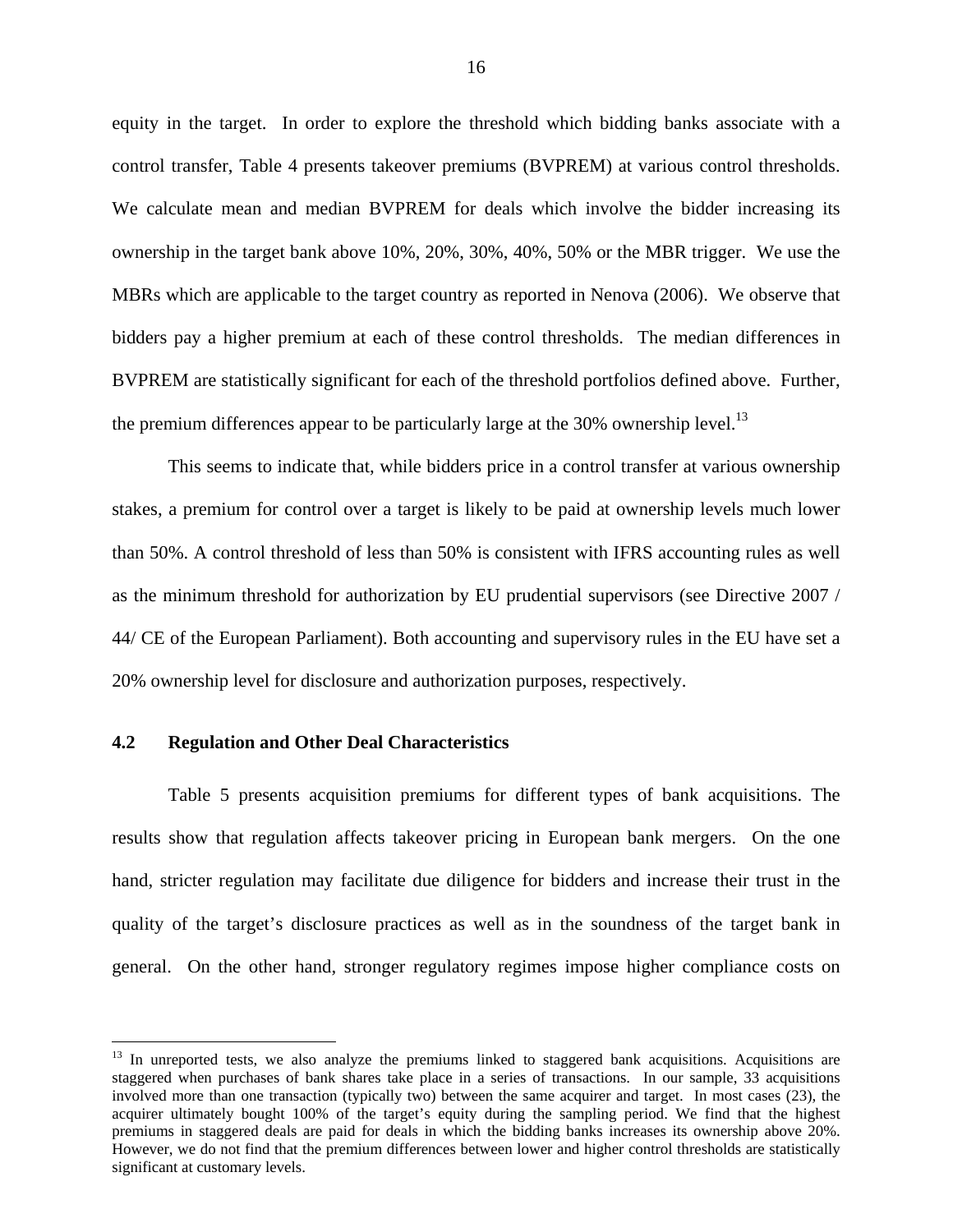bidding banks and, in the case of bank regulation, may well restrict managerial discretion—with potential implications for bank profitability in the post-merger period.

The results in Table 5 show acquirers pay lower premiums for banks in countries with better protection of minority shareholders. This difference is substantial in absolute terms and statistically significant both for both average and median premiums (below 1%). Similarly, bidders pay lower premiums for banks in countries where the strength of the bank regulatory regime is below the EU median (mean and median premium differences are statistically significant at 10% and 11%, respectively). Along similar lines, stricter deposit insurance arrangements (in terms of the funding and risk-based premiums) also mean that investors pay lower premiums (albeit premium differences are statistically significant at 12%). These results are consistent with the explanation that regulation entails costs for the bidding bank that seem to outweigh any benefits that stricter regulatory frameworks bring about in terms of investor protection and banks´ safety and soundness.

Further, Table 5 shows that cross-border deals do not fetch a lower premium over domestic deals. This is somewhat surprising, given the more pronounced potential to cut costs in domestic mergers and the increased costs of cross-cultural and cross-regulatory differences that are linked to bank merger across borders (Buch and DeLong, 2004). However, for a number of acquirers from markets with already concentrated banking sectors, particularly in small countries, there is little alternative to consolidation across borders (see Berglöf et al., 2005).

Finally, one of the advantages of our book value-based measure of takeover premiums is that we can also include a wider range of banking firms than listed banks. Listed banks have higher disclosure requirements which may facilitate effective due diligence and could prevent bidders from overpaying for targets.<sup>14</sup> On the other hand, the market for corporate control for

1

<sup>&</sup>lt;sup>14</sup> Experienced buyers of private firms should be expected to learn about the problems in valuing privately held buyers and, in a large sample, we would not expect experienced buyers on average to overpay. However, many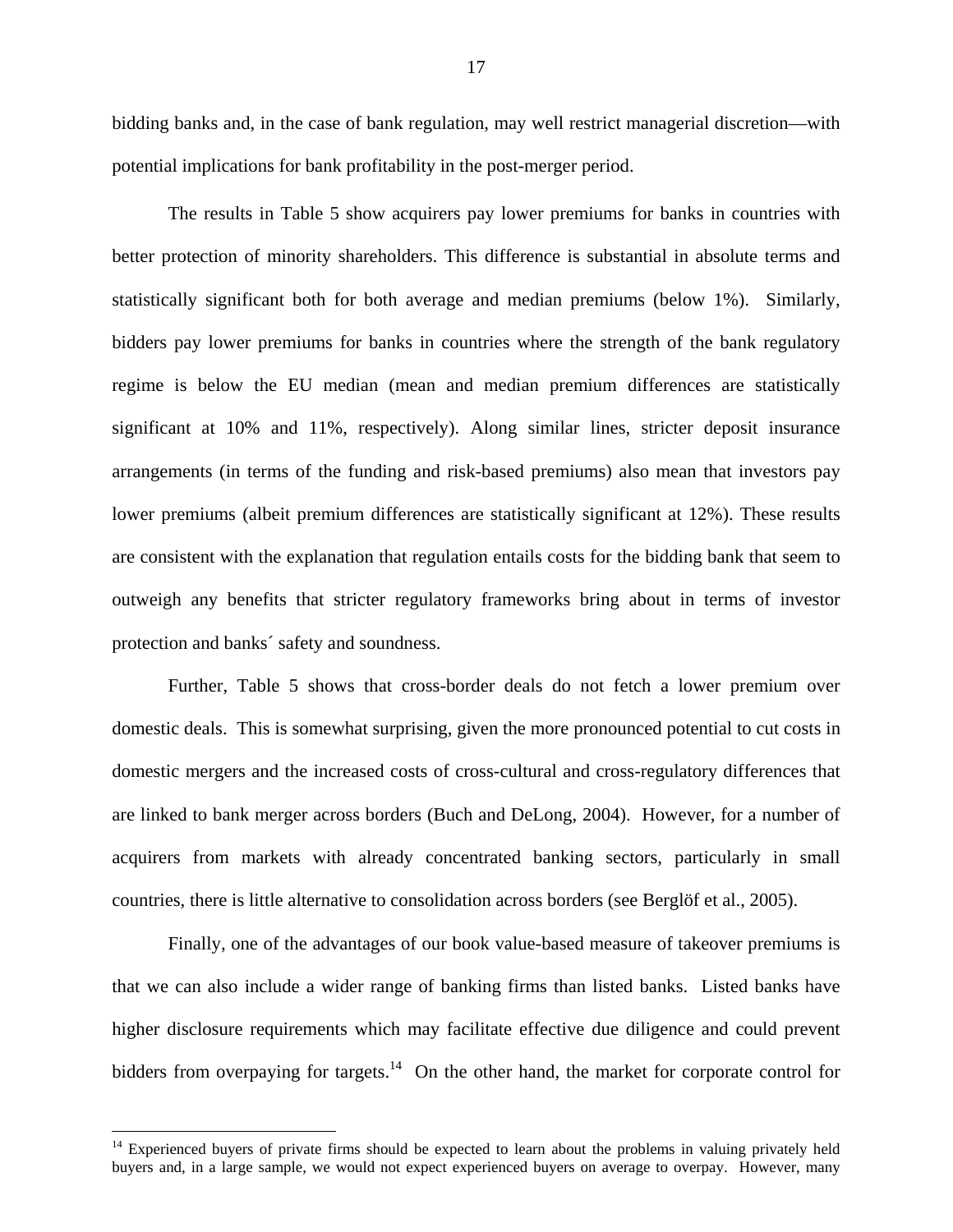listed targets should be more liquid and any resulting bidding contests are likely to drive up acquisition premiums. The results in Table 5 show that the premiums paid in European bank acquisitions do not vary by whether the target bank is listed or not.

#### **5. Regressions**

#### **5.1 Specification**

To analyze the factors that determine target bank valuations in a multivariate setting, we estimate the following regression model with heteroskedasticity-robust standard errors:

$$
BVPREM\text{ (%)} = \alpha + \beta_1 DC + \beta_2 TC + \gamma REGULAR + \varepsilon,\tag{2}
$$

where **DC** a vector of deal characteristics, **TC** is a vector of target bank characteristics, and **REGULAT** includes regulatory variables.

The deal characteristics include the following variables. CONTROL is a dummy variable indicating whether the deal involves a change in shareholder control of the target bank. Following Hernando, Nieto and Wall (2009), we assume that a change in control takes place when a non-listed bank that owns less than 20% of the target equity increases its shareholding to at least 20%. For listed banks, CONTROL is one when a bank with an initial stake in the target below the MBR (as applicable to the target country) reaches that threshold after the transaction has been completed. CROSSB is a dummy variable that is one if bidder and target are chartered in different countries (and zero otherwise). Market concentration in the target country is measured by a Hirschman-Herfindahl index (HHI) where the market is defined as the country in which the bank is headquartered.<sup>15</sup> All else equal, more concentrated markets may afford higher rents to banking firms which would consequently be prepared to pay higher premiums for acquisitions in more concentrated banking markets (Palia, 1993). Growth opportunities are

banks have limited experience buying other banks and may not fully appreciate the added difficulties posed by buying a privately owned bank.

<sup>&</sup>lt;sup>15</sup> Yearly values of HHI are calculated according to a common methodology as explained in ECB (2006, Annex 2).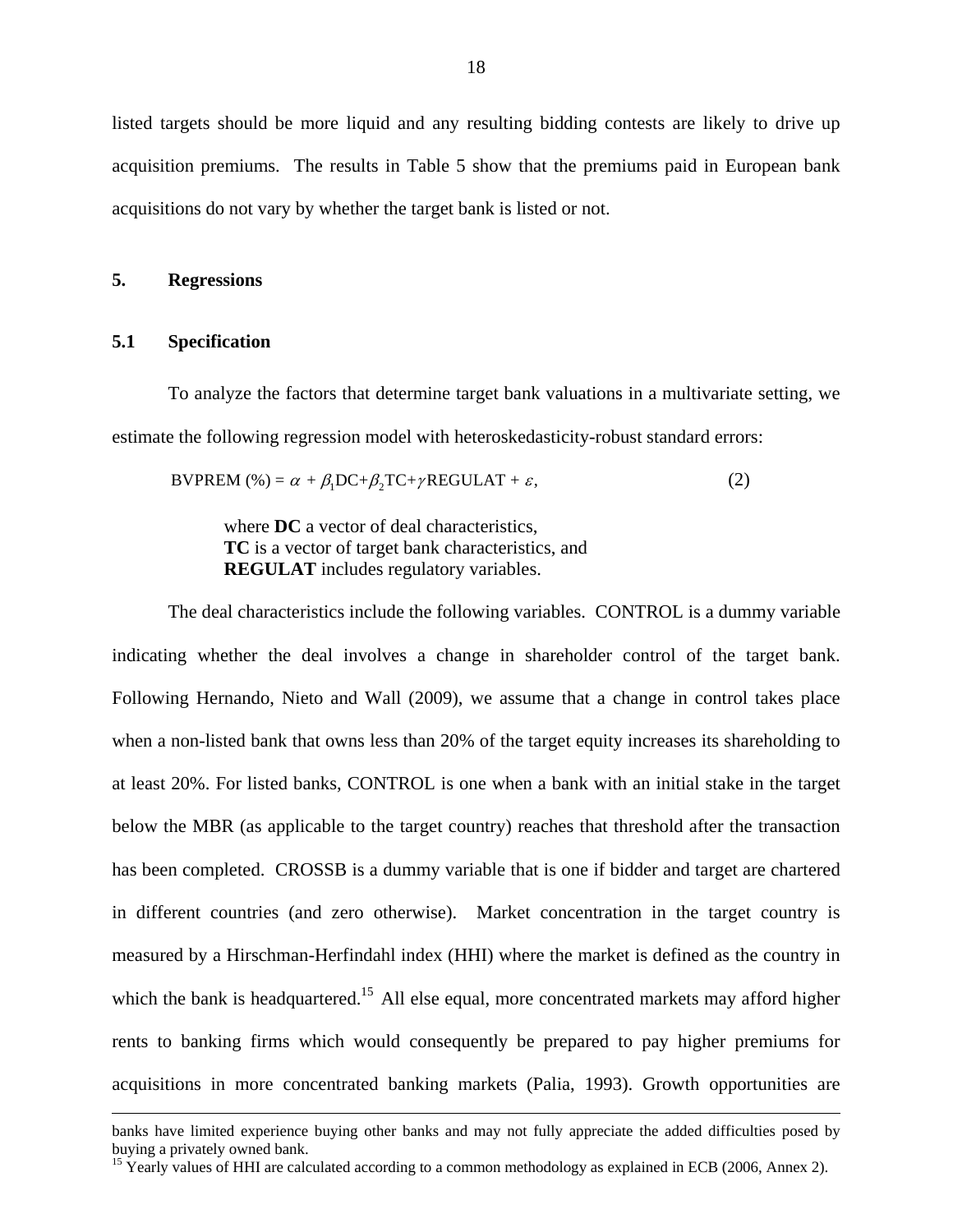proxied with the annual growth rate of the target country's gross domestic product (TGDPGROWTH). The expected sign on this variable is positive since growing target markets should offer acquirers increased profit potential. RELSIZE measures the combined bidder and target assets divided by bidder total assets. We employ this measure as an indicator of the easiness to integrate the target unit.

We include the following target bank characteristics. Return on equity (ROE) is the average for the three years preceding a deal and the riskiness of the target (RISK) is proxied by the standard deviation of ROE in the pre-merger years.<sup>16</sup> We expect higher values of ROE and lower levels of RISK to attract higher takeover premiums. Leverage (LEV) is the equity-toassets ratio in the fiscal year before the acquisition announcement. This definition of leverage accords with the bank supervisory use of the term and contrasts with a common definition of leverage in the corporate finance literature (where equity is the denominator as in the debt-toequity ratio or the assets-to-equity ratio). Following Benston et al. (1995), we measure potential diversification benefits by the covariance of ROE for bidder and target banks in the pre-merger years (COVROE). A negative sign on this variable would indicate that bidders pay more for targets with greater potential to smooth earnings.

Based on Laeven and Levine (2007), we compute an asset-based measure of how focused banks are on lending as 1-|(net loans-other earning assets)/total earning assets|. ASSETDIV is the absolute value of the difference of this ratio for bidders and targets. Bidders may be willing to pay larger premiums for banks that generate large shares of non-lending related income (e.g fee, dividends and trading income) rather than taking deposits and making loans. TAGRWTH is an asset-based growth measure over three years. A positive sign on the growth variable would indicate a valuation premium associated with targets operating in expanding markets. Finally,

1

<sup>&</sup>lt;sup>16</sup> We have also used other measures of profitability (ROA) and efficiency (cost-to-income ratio) which did not enter the model with a statistically significant coefficient when included in the regression together with ROE. However, ROE kept its statistical significance in the absence and presence of both ROA and the cost-to-income ratio.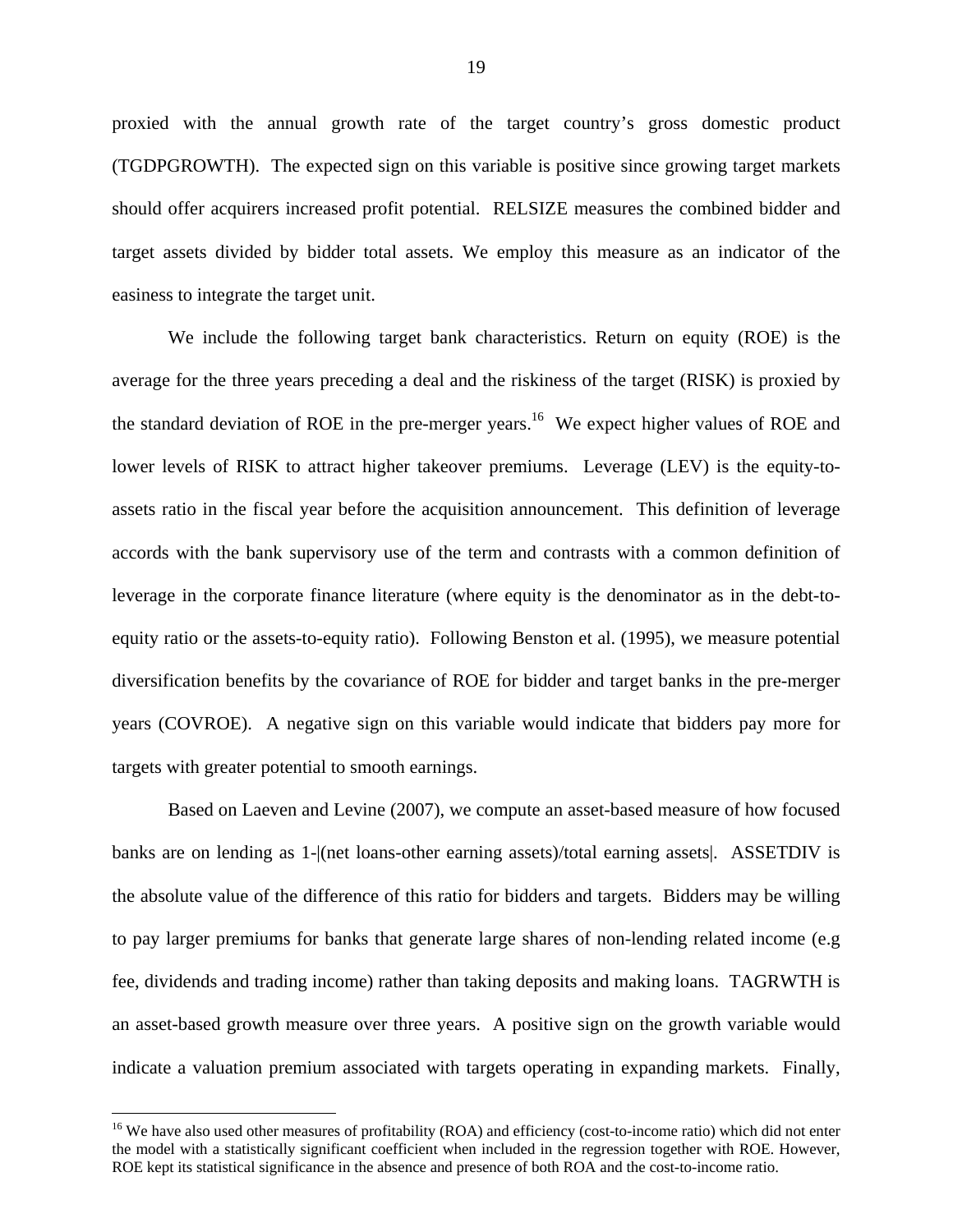we capture the type of business specialization of target banks as supplied by Bankscope. We distinguish between commercial banks (COMMERCIAL), medium and long term (investment) banks (INVEST) and holding company banks (HOLDING).<sup>17</sup>

#### **5.2 Results: Target and Deal Characteristics**

 $\overline{a}$ 

Table 6 shows the results of regressions of deal and target bank characteristics on BVPREM. The first column reports the results for the whole sample, while we report the results for the subsample of listed targets in the second column. The third column reports the p-values of tests for differences between the coefficients estimated for the full results and the sub-sample of listed targets.

We find that higher target profitability (ROE) and lower target leverage (LEV) are associated with higher premiums. The magnitude of these effects is non-negligible. For the full sample (listed sub-sample), a 1 percentage point increase in ROE is associated with a 2.13% (7.71%) increase in the average premium paid. The larger effect found for listed targets (which is statistically significant at 2%) may be explained by two factors. First, the stricter transparency requirements imposed on listed companies (in terms of the schedule and content of the audit of their financial statements) makes their profitability data more reliable from the view point of the acquirer. Second, when bank equity is publicly traded, there will be more competition for takeover targets and highly-performing targets are most likely to be subject to bidding contests that drive up premiums.

Further, acquirers pay less for targets that are riskier (RISK), but more for targets whose ROE exhibits a higher covariance (COV) with their own profitability. The results for these two variables appear contradictory, with acquirers paying less for the target's own risk but more for covariance. Perhaps RISK or COV are actually serving as proxies for something other than risk.

 $17$  This paper does not include the medium of payment in acquisitions (equity versus cash) because our data source appears to contain too many errors.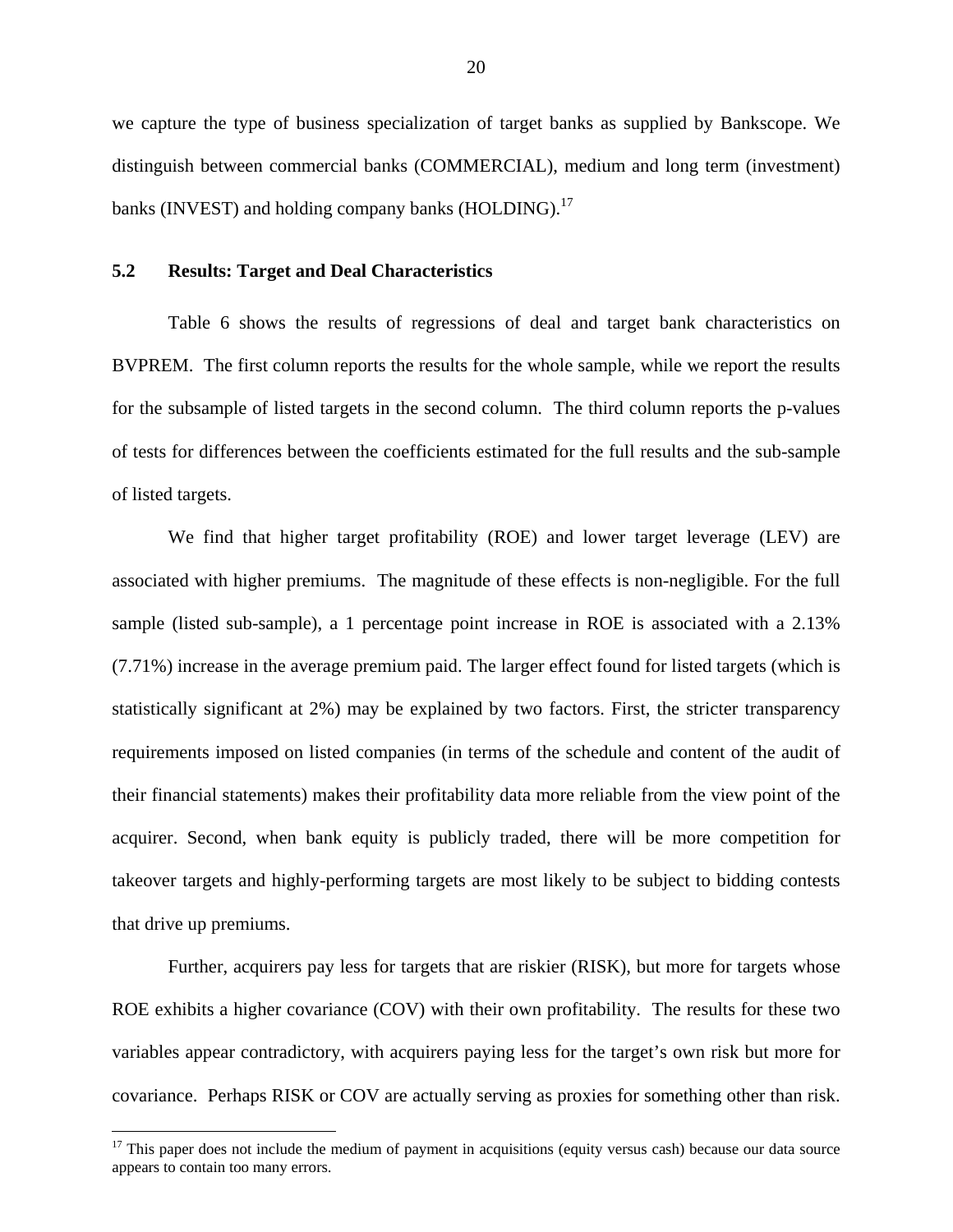For example, COV could be a better proxy for the extent to which the acquirer and target have similar operations than our other measures of similarity. The positive and (weakly) significant coefficient on target growth found for the full sample indicates that acquirer value fast-growing target banks.

Finally, the effects of deal characteristics on European takeover premiums are far from conclusive. For the full sample, the only significant coefficient is the cross-border dummy (CROSSB). The negative coefficient reported is consistent with bidders facing greater operational difficulties to integrate foreign banks. The coefficients of the remaining deal characteristics are not statistically significant. Deals involving a change in control, thus, do not result in higher premiums than those observed in purchases of minority stakes (even though the coefficient has the expected positive sign). Similarly, takeover premiums are neither related to the legal status of the target (listed vs. unlisted) nor to the degree of market concentration (HHI) or the GDP growth (TGDPGROWTH) in the host country. Further, we do not observe a significant relationship between relative size (RELSIZE) and target valuations. Finally, differences in the degree to which the merging banks engage in lending (ASSETDIV) are not related to takeover premiums.<sup>18</sup>

#### **5.3 Results: Regulation and Takeover Premiums**

 $\overline{a}$ 

Table 7 reports the results of regressions that estimate the impact of the regulatory variables for investor protection, deposit insurance, and regulatory strength on the takeover premiums paid in European banking.

Concerning the results for the regulatory variables, we do not find a significant effect for the shareholder protection proxy neither for the full sample nor for the listed subsample. However, we obtain negative coefficients for both the deposit insurance and the regulatory

<sup>&</sup>lt;sup>18</sup> When we replace the ASSETDIV variable with a binary variable that captures if the business specialization between the merging banks is different, this new variable turns out to be also non-significant.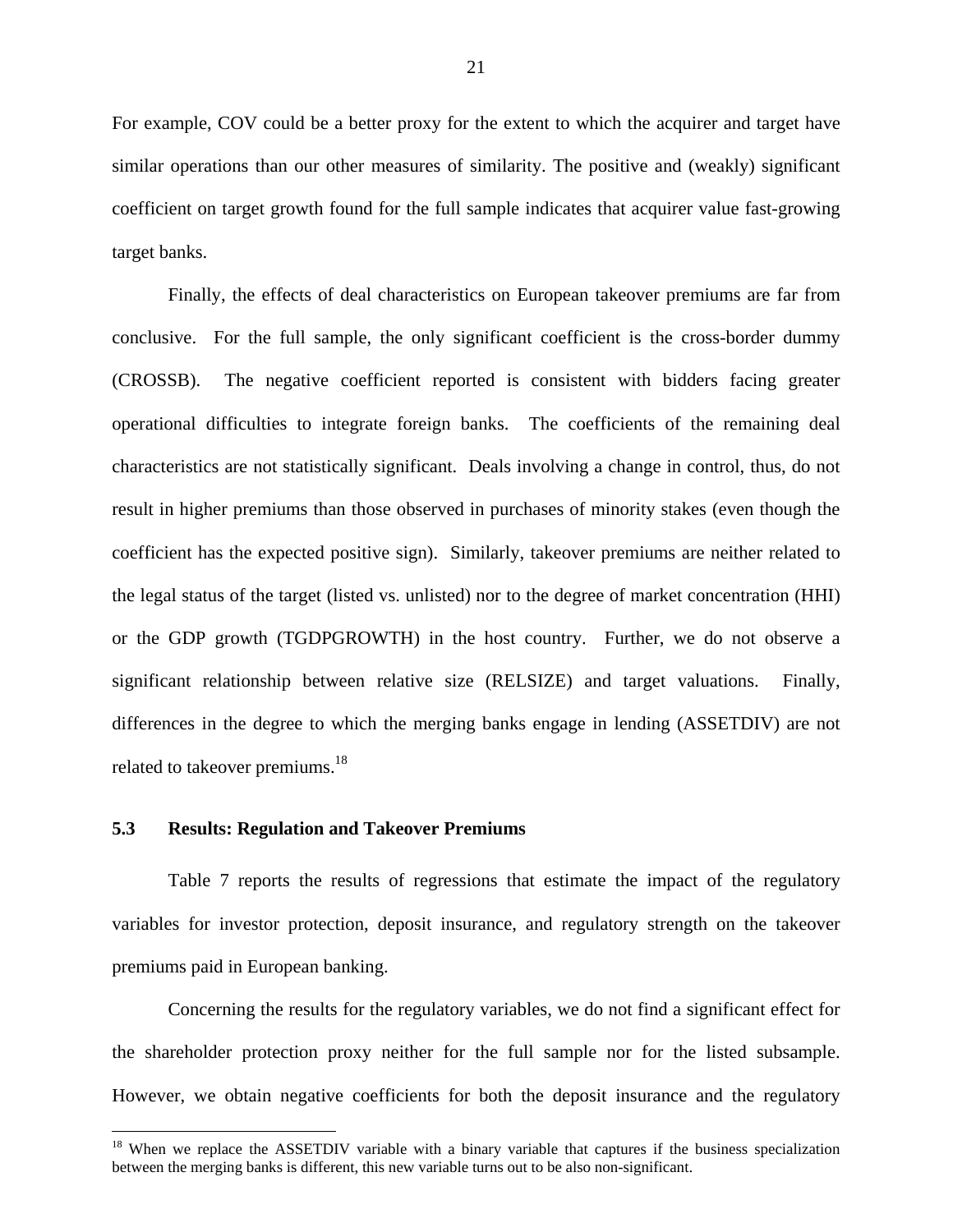strength indices. Both measures are significant for the sample of listed targets, while the deposit insurance proxy is also statistically significant for the full sample (p-value=0.10). The negative relationship between takeover premiums and the regulatory indices is consistent both with banks seeking weaker insurance and regulatory systems to exploit the safety net or with higher compliance costs resulting from stronger regulatory regimes and risk-based and pre-funded deposit insurance.

It is interesting to note that the inclusion of regulatory variables into our regression model leaves most of the findings from previous regression specifications unchanged. The estimated coefficients on the risk (RISK) and return (ROE) variables suggest that acquirers are willing to pay higher premiums for more profitable and lower premiums for riskier institutions. In turn, the target growth term (TARGRWTH) is only significant for the full sample. Interestingly, the quadratic asset growth term (TARGRWTHSQ) is negative and statistically significant. This result indicates decreasing marginal benefits to growth. In fact, three-year asset growth rates above 47% cause the effect of this variable on BVPREM to be negative.

As regards the coefficients on the deal characteristics, we find some differences with respect to the results reported in Table 6. For the full sample, the cross-border dummy (CROSSB) is no longer significant. The mandatory bid rule (MBR) defines the ownership threshold at which the bidder is obliged to make a tender offer to all shareholders. The CONTROL dummy (which is defined in terms of the MBR for listed banks) enters the regression with a positive and significant coefficient suggesting that mandatory bid rules increase the cost of takeovers for listed targets.

Finally, Table 8 shows the results of the estimation of a specification which allows for a differential effect of the regulatory variables depending on whether the deal is domestic or cross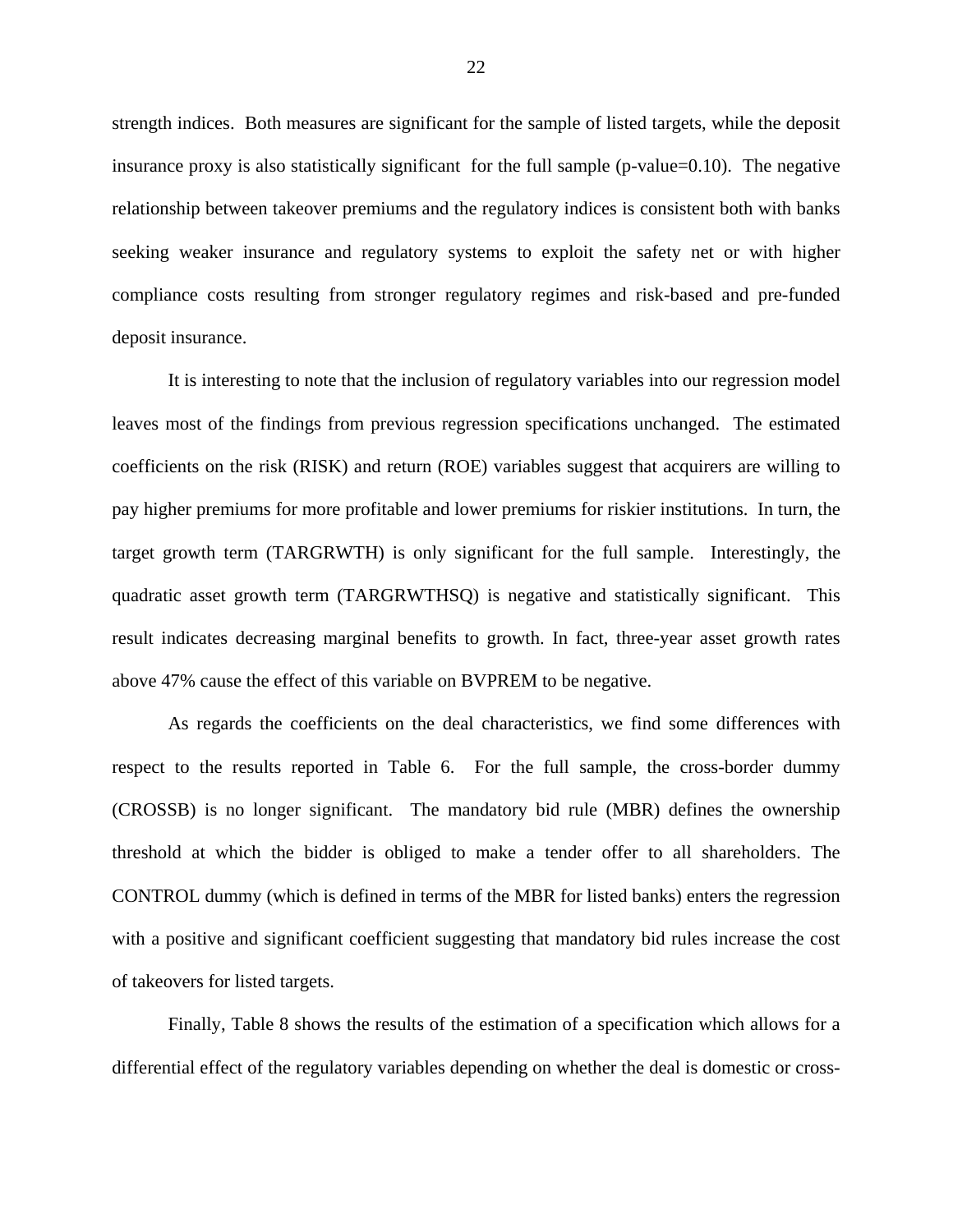border.<sup>19</sup> The estimated coefficients for both target and deal characteristics are qualitatively similar to those reported in Table 7. However, the coefficient estimates of the regulatory variables provide interesting insights. In the case of listed banks, we find that the estimated coefficients on both the regulatory strength and the deposit insurance indices are negative and significant, while the corresponding interaction terms are positive and significant In the full sample, the interaction terms are also positive albeit not statistically significant. There is no indication that the interaction effects are statistically different for listed banks and for the full sample. These results echo the univariate analysis above and suggest that in the case of domestic deals, stricter regulatory regimes as well as stronger deposit insurance arrangements impose higher compliance costs on acquirers that are reflected in lower premiums. However, in the case of cross-border deals, these regulatory costs are compensated by the potential benefits associated with entry into a market with a stricter regulatory framework.<sup>20</sup> This is consistent with Buch and DeLong (2004) who argue that stricter regulation makes targets more attractive in cross-border deals as a result of increased trust in the target bank's disclosure practices. $21$ .

#### **6. Conclusions and Policy Considerations**

 $\overline{a}$ 

 A substantial body of research has examined the patterns and performance of bank mergers and acquisitions. To date, this literature has largely focused on the U.S. with only

 $19$  We have also estimated a specification which allows for a differential effect of the regulatory variables depending on whether the target banks belongs to a Member State that has joined the EU since 2004 (e.g., Hungary, Poland, Romania). We do not find any differential effect as all the interaction terms are insignificant. Nevertheless, this result might be driven by the small number of targets of those countries.

<sup>&</sup>lt;sup>20</sup> The estimated effects for the regulatory strength and for the deposit insurance variables in the case of cross-border deals are not significantly different from zero. In particular, we cannot reject the hypothesis that the sum of the coefficients on the regulatory strength index and the corresponding interaction term is zero (the p-values for the full sample and for listed banks is 0.89 and 0.34, respectively). Analogously, we cannot reject the hypothesis that the sum of the coefficients on the deposit insurance index and the corresponding interaction term is zero (the p-values are 0.56 for the full sample and 0.94 for listed targets).

<sup>&</sup>lt;sup>21</sup> We further analyse whether the interaction effects differ by whether a target is located in an equally strict (or stricter) regulatory environment or, alternatively, in a less strict environment relative to the bidding bank (both in terms of regulatory strength and deposit insurance). We find no evidence that takeover pricing reflects the direction of regulatory differences (stricter / less strict) in cross-border deals. When we include the new interaction variables, the non-interacted regulatory variables (DEP\_INS and REG\_STRENGTH) maintain their negative sign and their statistical significance in all specifications.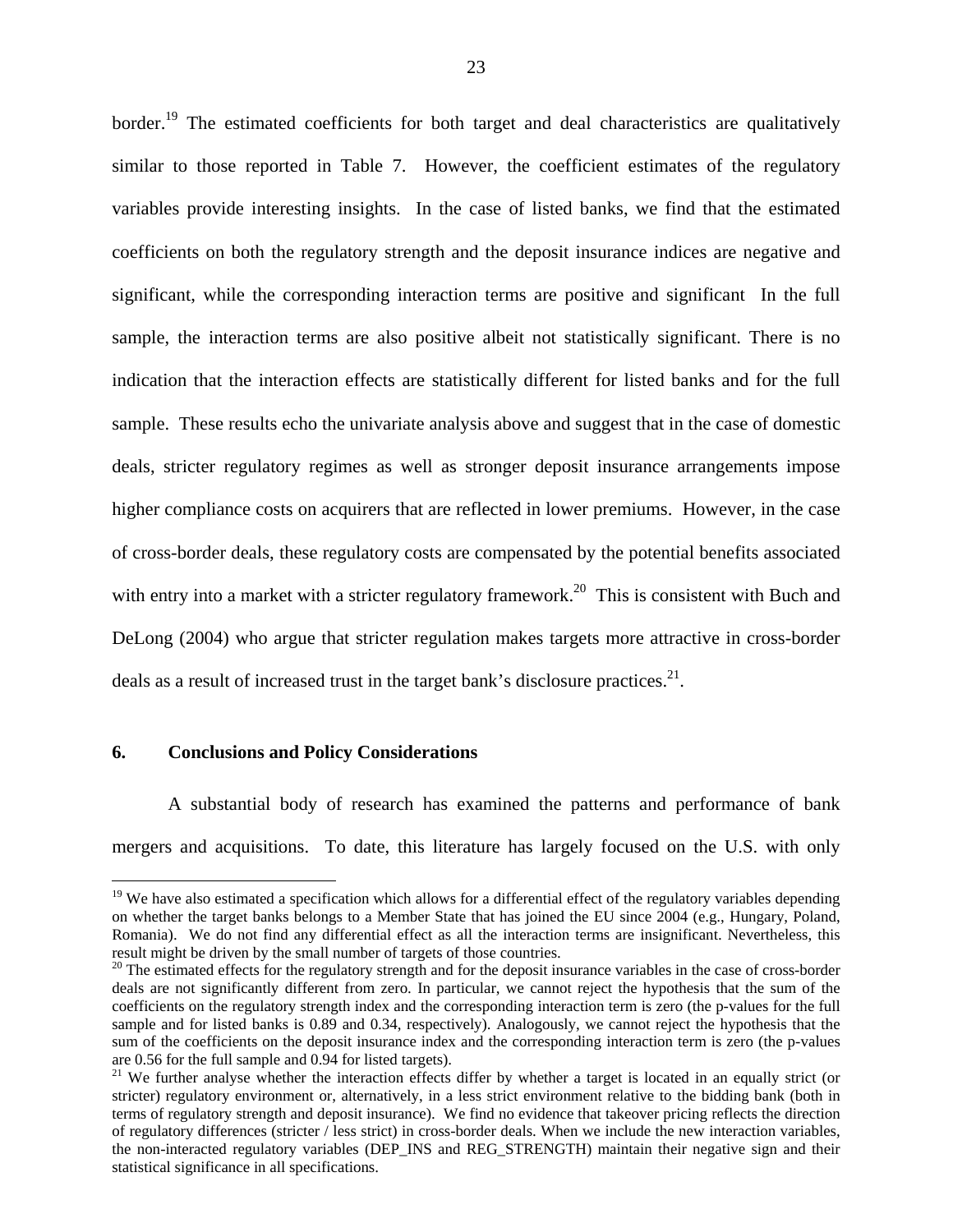limited evidence outside the U.S. market and very few studies which have examined Europe. While M&A has transformed the size of banking firms and widened the scope of activities they perform in a number of European economies, policymakers have long been concerned that the hitherto slow pace at which bank consolidation takes place in Europe (especially cross-border bank consolidation) runs contrary to the Single Market policy of the EU. In this paper, we analyze the premiums paid in European bank mergers. By analyzing the premiums paid by bidding banks, we are able to draw some conclusions as to the motives behind bank M&A in Europe. The EU offers a unique setting to analyze the extent to which regulatory considerations motivate M&A and are, thus, reflected in the pricing of bank acquisitions. This is mainly because high levels of freedom of capital movement coexist in the EU with continuing regulatory differences in the areas of bank regulation, deposit insurance, and investor protection regimes.

Our results show that bidding banks value more profitable and high-growth banks, and pay less for institutions with high equity ratios and high return volatility. In addition, bidders attach a valuation premium to focusing mergers that generate greater shareholder value. We also find that stricter prudential regulatory regimes and stronger deposit insurance schemes lower the takeover premiums paid in bank mergers. This result may reflect an attempt to gain greater safety net subsidies or it may reflect concern about higher compliance costs. In either case, the result seems to be mainly driven by domestic deals. On the whole, we find no conclusive evidence consistent with bidders paying to extract benefits from regulators either by paying a premium for less regulated regimes or becoming 'too big to fail' in cross-border deals.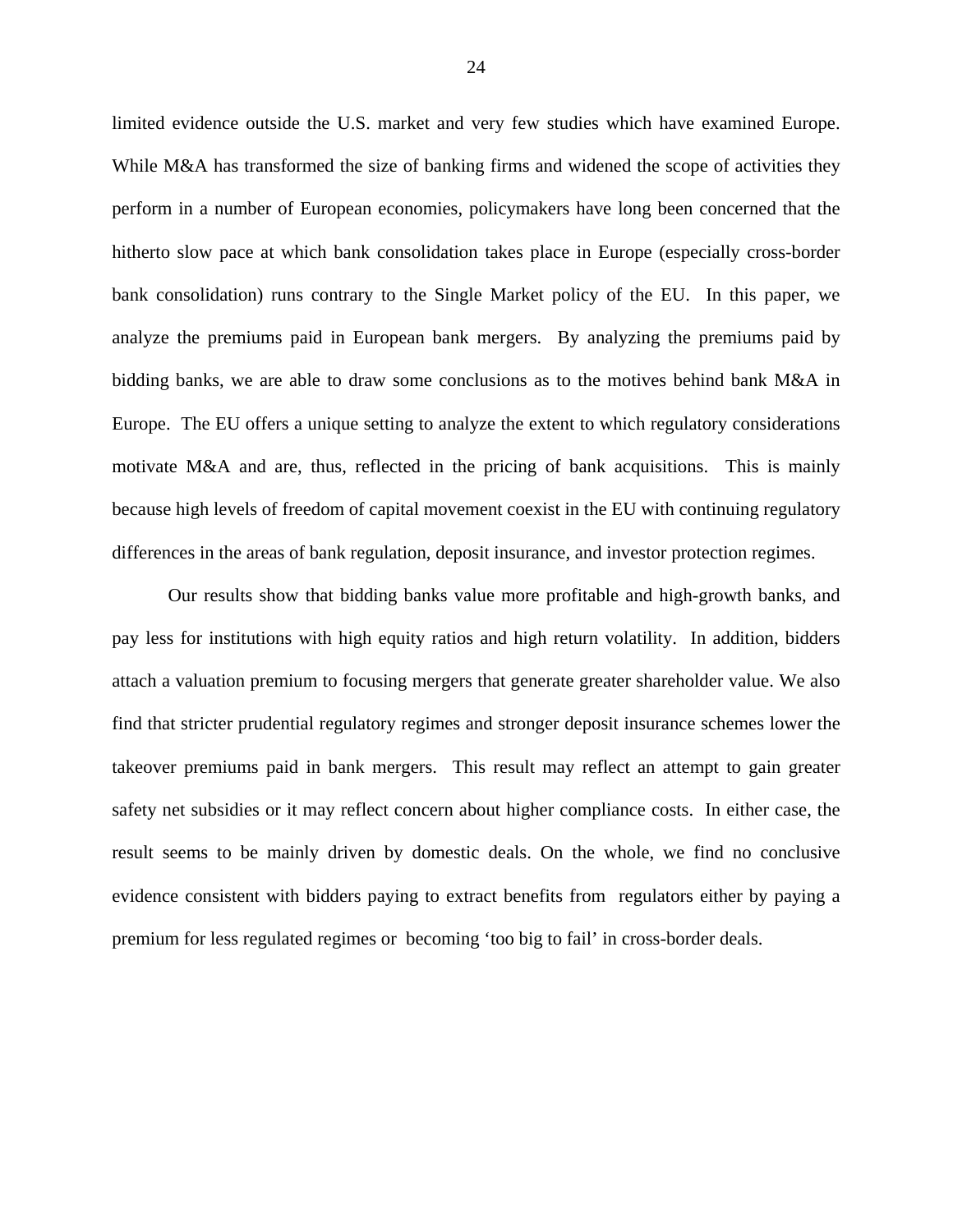#### **References**

- Adkisson, J. A. & Fraser, D. R. (1990). The Effect of Geographical Deregulation on Bank Acquisition Premiums. Journal of Financial Services Research, 4 (2), 145-155.
- Barth, J. R., Caprio, G. & Levine, R. (2001). Banking Systems around the Globe: Do Regulation and Ownership Affect Performance and Stability? In Prudential Supervision : What Works and What Doesn't, ed. F. S. Mishkin, University of Chicago Press. Chicago.
- Beatty, Randolph, Anthony M. Santomero and Michael L. Smirlock (1987). "Bank Merger Premiums: Analysis and Evidence." Salomon Borthers Center for the Study of Financial Institutions Mongraph Series in Finance and Economics, Monograph 1987-3.
- Beitel, P., Schiereck, D., Wahrenburg, M. (2004), "Explaining M&A Success in European Banks", European Financial Management 10 (1), 109–140.
- Benston George, W. Hunter and L. Wall (1995). "Motivations for Bank Mergers and Adquisitions: Enhancing the Deposit Insurance Put Option versus Earnings Diversification." Journal of Money, Credit and Banking, 27 (3), 777-788.
- Berglöf, E., P. Fulghieri, J. Gual, C. Mayer, P. Barros and X. Vives. 2005. Integration of European Banking: The Way Forward. London: Centre for Economic Policy Research.
- Brewer, E., III, Jackson, W. E., III & Jagtiani, J. (2000). Impact of Independent Directors and the Regulatory Environment on Bank Merger Prices: Evidence from Takeover Activity in the 1990s. Federal Reserve Bank of Chicago Working Paper No. 2000-31.
- Brewer, E., III, Jackson, W. E., III & Jagtiani, J. (2007). Target's Corporate Governance and Bank Merger Payoffs. Federal Reserve Bank of Kansas City Working Paper RWP 07-13.
- Brewer, E., III, & Jagtiani, J. (2007). How Much Would Banks Be Willing to Pay to Become "Too-Big-to-Fail" and to Capture Other Benefits? Federal Reserve Bank of Kansas City Working Paper RWP 07-05.
- Bris, A. & Cabolis, C. (2008). The Value of Investor Protection: Firm Evidence from Cross-Border Mergers. The Review of Financial Studies, 21 (2), 605-648.
- Buch, C. M. and DeLong, G. (2008) Do Weak Supervisory Systems Encourage Bank Risk-Taking?, Journal of Financial Stability, 4, 23-39.
- Buch, C. M. & DeLong, G. (2004). Cross-Border Bank Mergers: What Lures the Rare Animal? Journal of Banking and Finance 28, 2077-2102.
- Campa. J. M. and Hernando, I. (2006). M&As performance in the European financial industry. Journal of Banking and Finance 30, 3367-3392.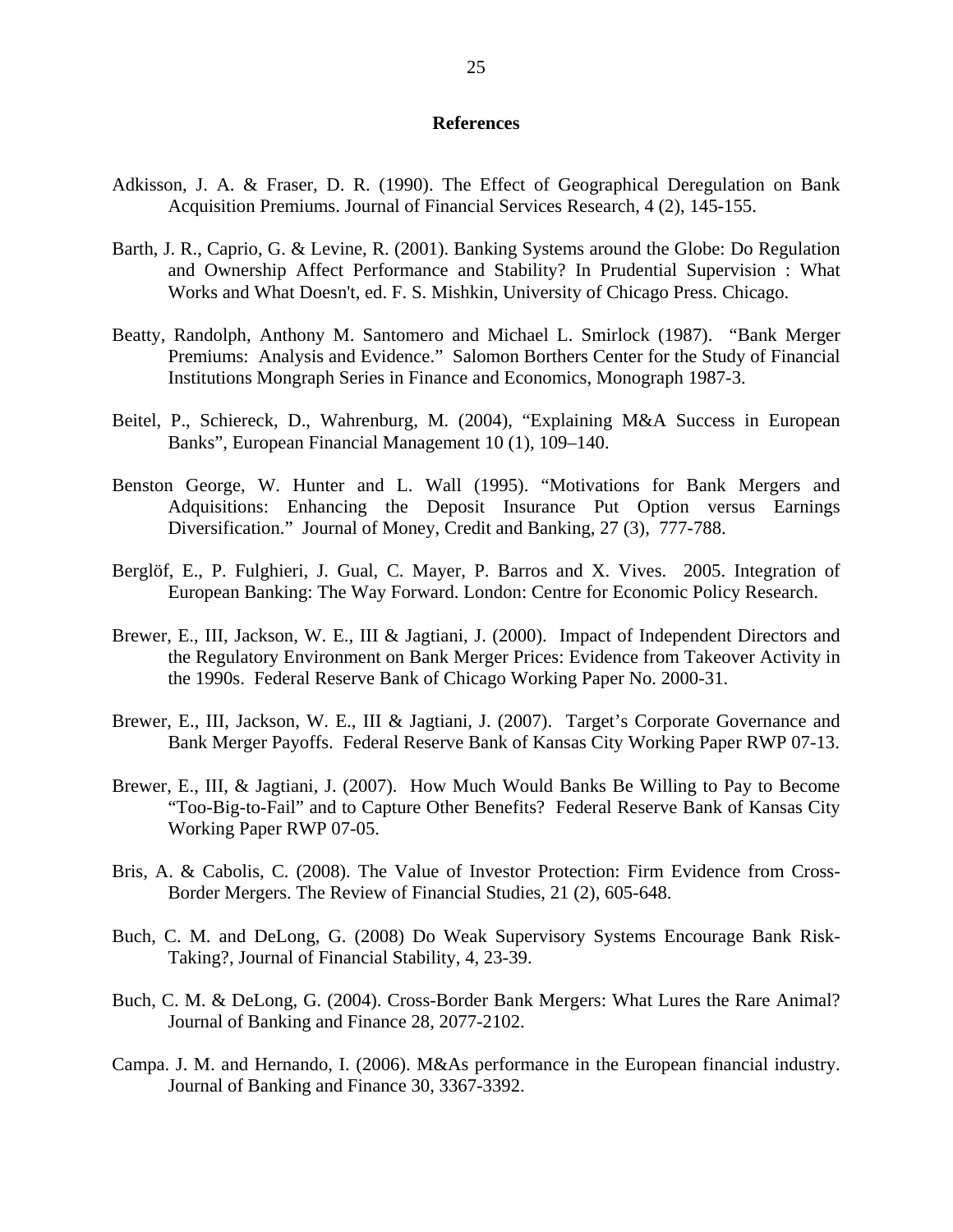- Carbo-Valverde, S., Kane, E and Rodriguez-Fernandez , F. (2008). Evidence of Differences in the Effectiveness of Safety-Net Management in European Union Countries. Journal of Financial Services Research, 34, 151-76.
- Carbo-Valverde, S., Kane E. and Rodriguez-Fernandez F. (2009). Evidence of regulatory arbitrage in cross-border mergers of banks in the EU. NBER Working Paper No. 15447
- Cheng, D. C., Gup, B. E. & Wall, L. D. (1989). Financial Determinants of Bank Takeovers. Journal of Money, Credit & Banking, 21 (4), 524-536.
- Cybo-Ottone, A. and Murgia, M. (2000). Mergers and shareholder wealth in European banking. Journal of Banking and Finance 24, 831-859.
- DeLong, G. (2001). Stockholder gains from focusing versus diversifying bank mergers. Journal of Financial Economics, 59, 221–252.
- Díaz, B., M. García and S. Sanfilippo (2004). Bank acquisitions and performance: evidence from a panel of European credit entities, Journal of Economics and Business, 56, 377-404.
- Díaz Díaz, B. and Sanfilippo Azofra, S. (2009). Determinants of premiums paid in European banking mergers and acquisitions. International Journal of Banking, Accounting and Finance, 1 (4), 358-380.
- Djankov, S., La Porta, R., Lopez-de-Silanes, F. and Shleifer, A. (2008). The law and economics of self-dealing, Journal of Financial Economics, 88, 430-465.
- Dyck, A. and Zingales, L. (2004) Private Benefits of Control: An International Comparison, Journal of Finance, 59, 537-600.
- ECB (2006). EU Banking Structures, European Central Bank, October 2006
- ECB (2009). Financial Integration in Europe, European Central Bank, April, 2009.
- Ekkayokkaya, M., Holmes, P. & Paudyal, K., 2009. The Euro and the Changing Face of European Banking: Evidence from Mergers and Acquisitions. European Financial Management 15, 451-476.
- Goddard, J., Molyneux P., Wilson J. O. S., & Tavakoli, M. 2007. European banking: An overview. Journal of Banking and Finance, 31(7): 1911-35.
- Hagendorff, J, Collins M. and Keasey K. (2008). Investor protection and the value effects of bank merger announcements in Europe and the US. Journal of Banking and Finance. 32, 1333-1348.
- Hagendorff, J. and Keasey K. (2009). Post-merger strategy and performance: Evidence from the US and European banking industries, Accounting & Finance, 49(4), 725-751.
- Hakes, D. R., Brown, K. H. & Rappaport, A. (1997). The Impact of State Deposit Caps on Bank Merger Premiums. Southern Economic Journal, 63 (3), 652-662.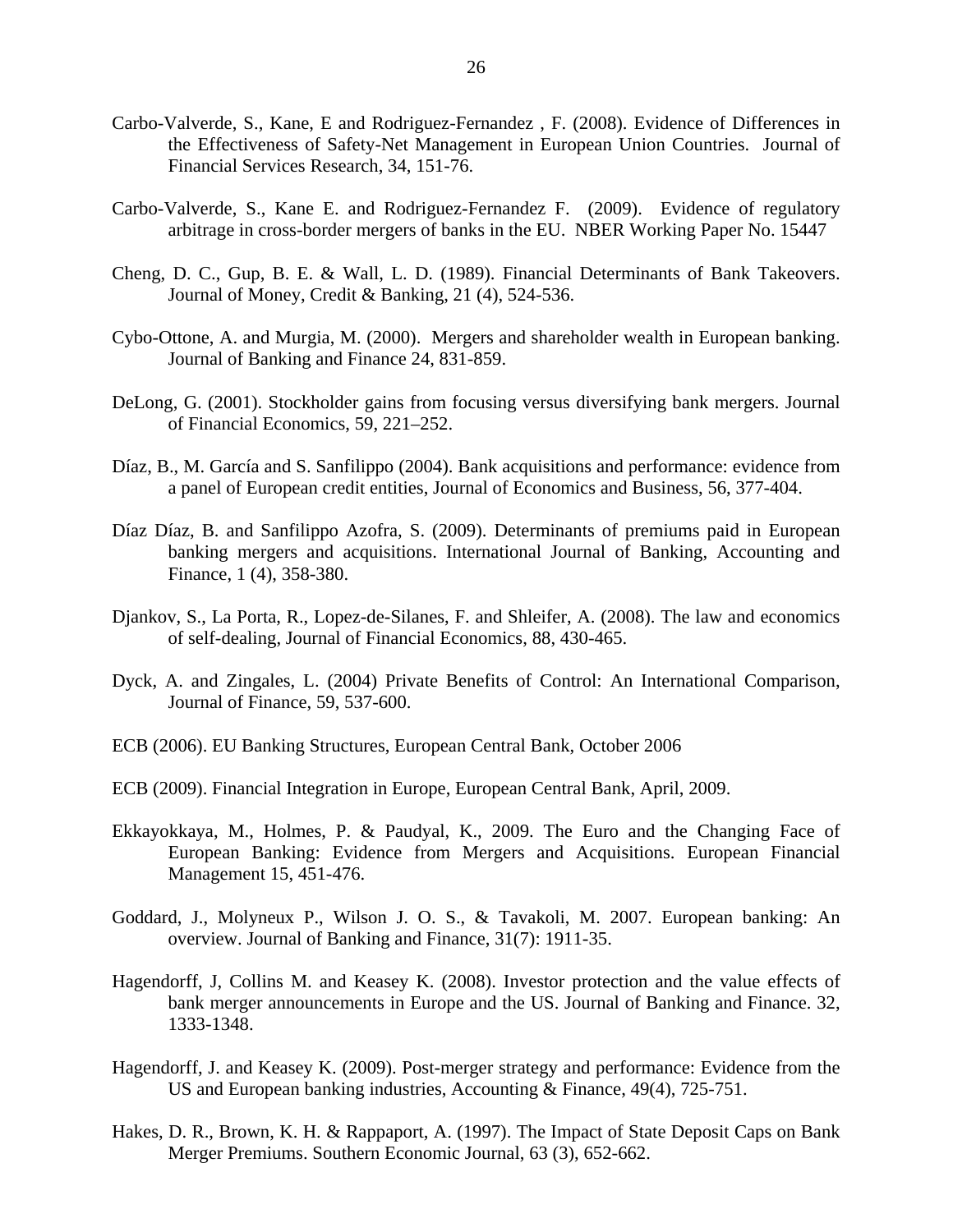- Hernando, I., Nieto M. J. and Wall, L. D. (2009). Determinants of Domestic and Cross-Border Bank Acquisitions in the European Union. Journal of Banking and Finance, 33 (6), 1022-1032.
- Kane, E. J., 2000. Incentives for Banking Megamergers: What Motives Might Regulators Infer from Event-Study Evidence?. Journal of Money, Credit and Banking, 32 (August), 671- 705.
- La Porta, R., Lopez-De-Silanes, F., Shleifer, A. and Vishny, R. (1998) Law and Finance, Journal of Political Economy, 106, 1113-1155.
- Laeven, L. and Levine, R. (2007) Is there a diversification discount in financial conglomerates?, Journal of Financial Economics, 85, 331-367.
- Nenova, T. (2006) Takeover Laws and Financial Development. World Bank Policy Research Working Paper, No. 4029.
- Palia, D. (1993). The Managerial, Regulatory, and Financial Determinants of Bank Merger Premiums. The Journal of Industrial Economics, 41 (1), 91-102.
- Rogowski, Robert J. and Donald G. Simonson (1989). Bank Merger Pricing Premiums and Interstate Bidding. *Bank Mergers: Current Issues and Perspectives* edited by Benton E. Gup. Kluwer Academic Publishers Boston. 87-104.
- Rossi, S. & Volpin, P. F. (2004). Cross-Country Determinants of Mergers and Acquisitions. Journal of Financial Economics, 74 (2), 277-304.
- Shawky, H. A., Kilb, T. & Staas, C. F. W. (1996). Determinants of Bank Merger Premiums. Journal of Economics & Finance, 20 (1), 117-131.
- Stern G. H. and Ron J. Feldman R. J.(2004). Too Big To Fail: The Hazards of Bank Bailouts, Brookings Institution Press, Washington, DC.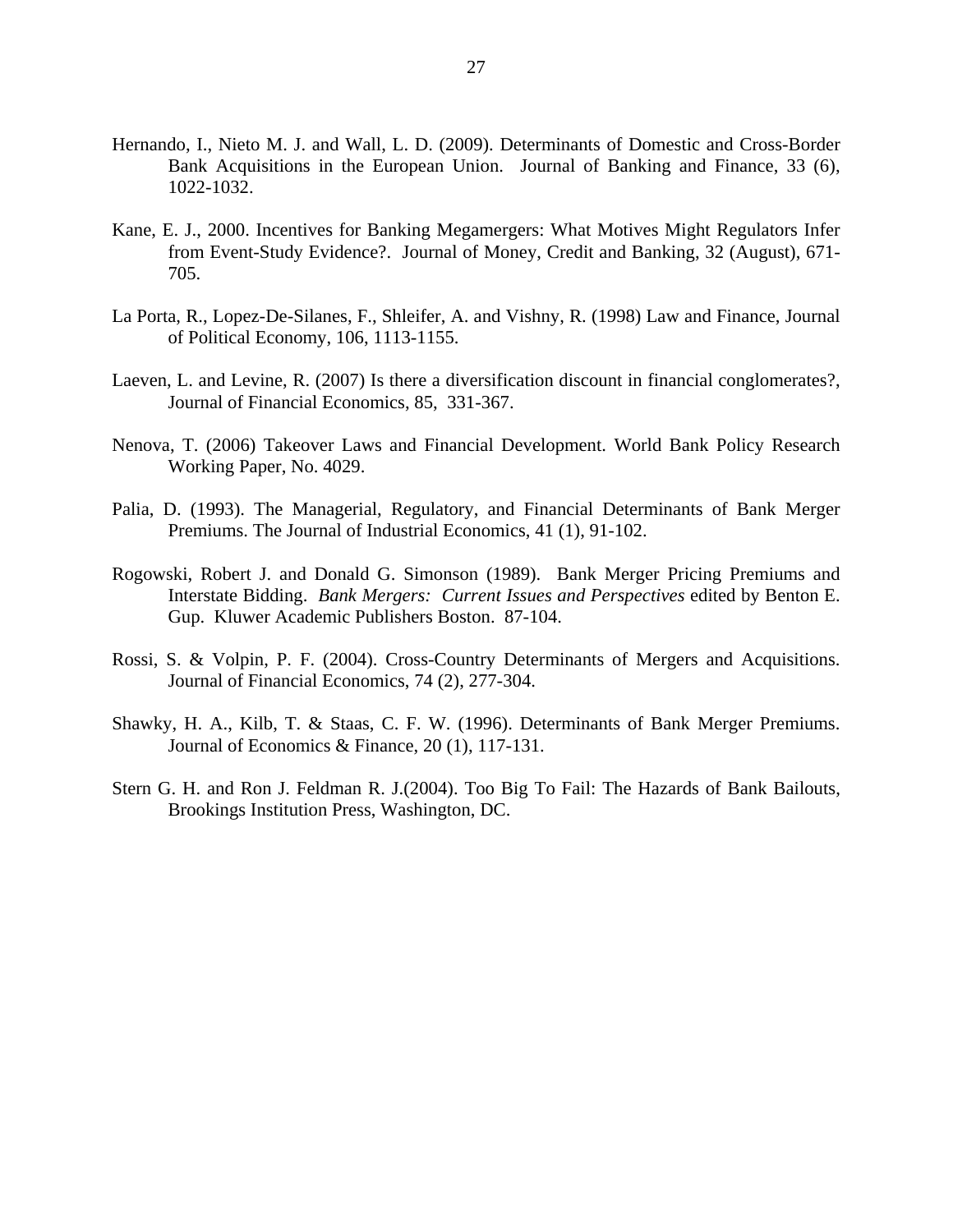| Paper                               | <b>Sample</b>      | <b>Time period</b> | <b>Premium Measure</b> |
|-------------------------------------|--------------------|--------------------|------------------------|
| Adkisson, & Fraser (1990)           | 174 U.S. takeovers | 1985-1986          | Book value             |
| Beatty, Santomero and Smirlock      | 264 U.S. takeovers | 1984-1985          | Book value             |
| Benston, Hunter & Wall (1995)       | 302 U.S. takeovers | 1981-1986          | Market value           |
| Brewer, Jackson, & Jagtiani, (2000) | 189 U.S. takeovers | 1990-1998          | Book value             |
| Brewer, Jackson, & Jagtiani, (2007) | 392 U.S. takeovers | 1990-2004          | Market value           |
| Brewer, & Jagtiani, (2007)          | 412 U.S. takeovers | 1991-2004          | Market value           |
| Cheng, Gup and Wall (1989)          | 135 U.S. takeovers | 1981-1986          | Book value             |
| Diaz and Azofra (2009)              | 147 EU takeovers   | 1994-2000          | Book value             |
| Palia (1993)                        | 137 U.S. takeovers | 1984-1987          | Book value             |
| Rogowski and Simonson               | 168 U.S. takeovers | 1984-1987          | Book value             |
| Shawky, Kilb and Staas (1996)       | 320 U.S. takeovers | 1982-1990          | Book value             |

**Table 1. Bank merger premium studies**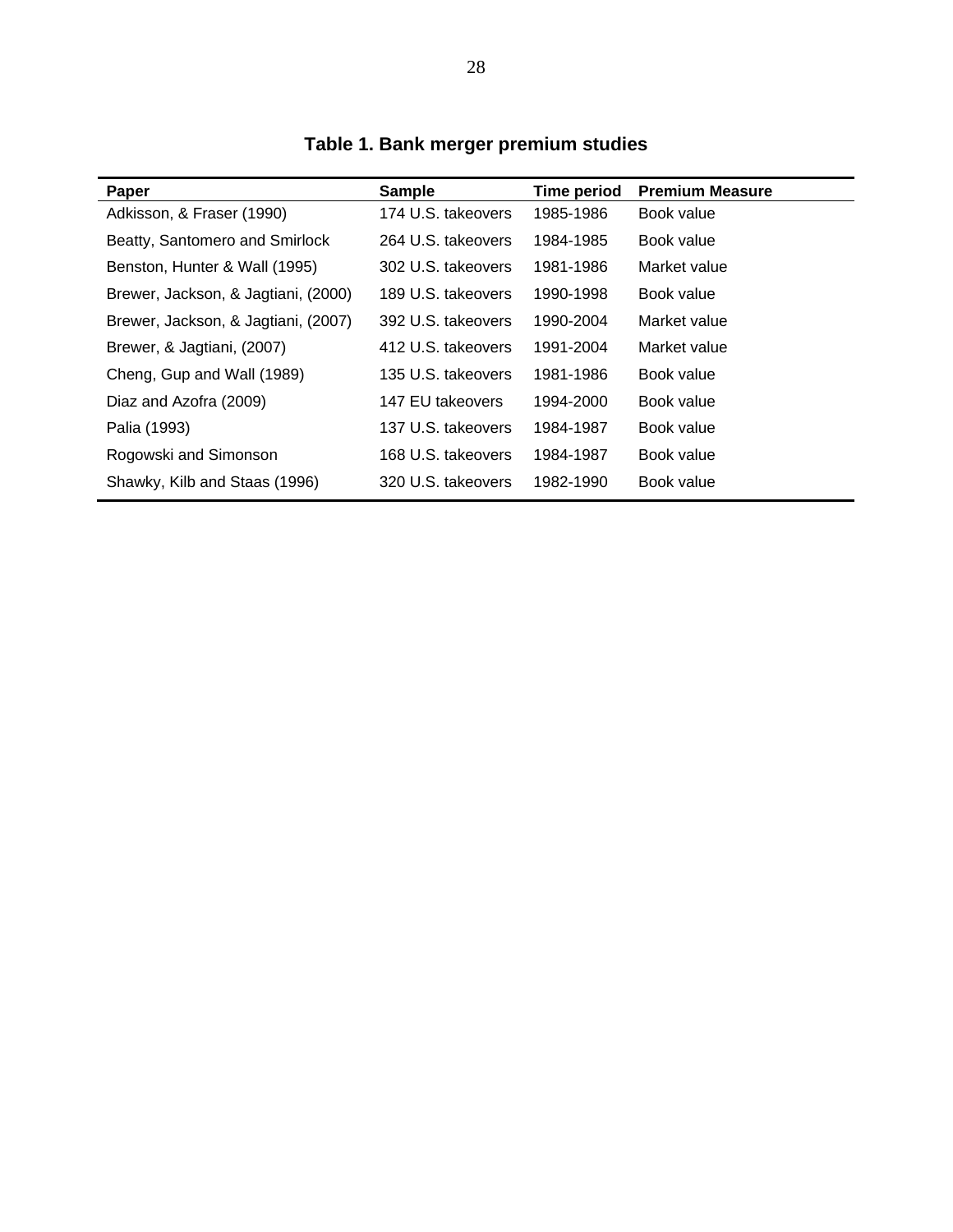## **Table 2. Number of deals**

## **Breakdown by country**

|                   | Full sample    | Deals with<br>listed target | Cross-border<br>deals   |
|-------------------|----------------|-----------------------------|-------------------------|
| Austria           | 7              | 5                           | 3                       |
| Belgium           | 3              | 1                           | 2                       |
| Czech Republic    | 6              | 4                           | 5                       |
| Denmark           | $\overline{7}$ | 5                           | 3                       |
| Estonia           | 3              | 3                           | $\overline{2}$          |
| Finland           | 1              |                             | 1                       |
| <b>France</b>     | 22             | 18                          | 4                       |
| Germany           | 22             | 14                          | 8                       |
| Greece            | 15             | 12                          | 4                       |
| Hungary           | 3              | 1                           | $\overline{\mathbf{c}}$ |
| Ireland           | $\overline{2}$ | $\overline{2}$              | $\overline{c}$          |
| Italy             | 75             | 33                          | $\overline{7}$          |
| Latvia            | 3              | $\overline{\mathbf{c}}$     | 3                       |
| Lithuania         | 5              | 5                           | $\overline{\mathbf{c}}$ |
| Luxembourg        | 1              | 1                           | $\mathbf 1$             |
| Malta             | 3              | 3                           | 3                       |
| Netherlands       | $\overline{c}$ |                             | 1                       |
| Poland            | 9              | 6                           | 7                       |
| Portugal          | 9              | $\overline{7}$              | 1                       |
| Slovak Republic   | $\overline{4}$ |                             | 4                       |
| Slovenia          | 4              | 4                           | 3                       |
| Spain             | 23             | 13                          | 4                       |
| Sweden            | 1              |                             |                         |
| United Kingdom    | 6              | 4                           | $\overline{2}$          |
| Breakdown by year |                |                             |                         |
| 1997              | 16             | 12                          | 1                       |
| 1998              | 32             | 16                          | 9                       |
| 1999              | 34             | 27                          | 9                       |
| 2000              | 35             | 25                          | 11                      |
| 2001              | 23             | 14                          | 8                       |
| 2002              | 14             | $\overline{7}$              | 7                       |
| 2003              | 23             | 10                          | 6                       |
| 2004              | 19             | 8                           | 6                       |
| 2005              | 10             | 5                           | 5                       |
| 2006              | 20             | 11                          | 10                      |
| 2007              | 10             | 8                           | $\overline{2}$          |
| Total             | 236            | 143                         | 74                      |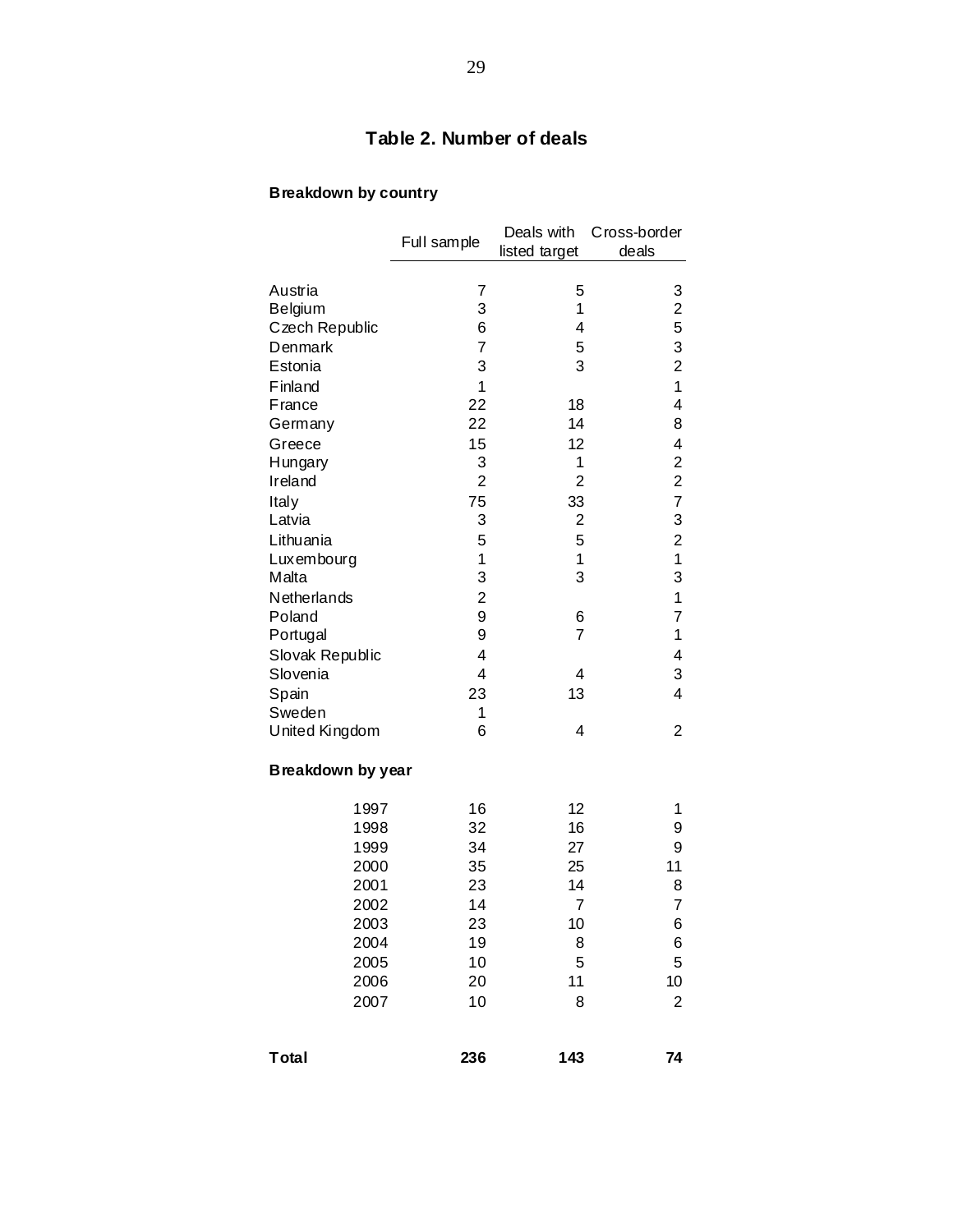|                 | Regulatory<br>strength | Deposit<br>insurance |                | Shareholder protection<br>(country avg -1997-2007) |
|-----------------|------------------------|----------------------|----------------|----------------------------------------------------|
| Austria         | 9                      |                      | 1              | 19.3                                               |
| Belgium         | 9                      |                      | 1              | 8.0                                                |
| Czech Republic  | $\overline{7}$         |                      | 1              | 2.9                                                |
| Denmark         | 6                      |                      | 1              | 19.8                                               |
| Estonia         | 8                      |                      | 1              |                                                    |
| Finland         | 8                      |                      | 2              | 31.0                                               |
| France          | 4                      |                      | $\overline{2}$ | 24.6                                               |
| Germany         | 4                      |                      | $\overline{c}$ | 20.0                                               |
| Greece          | 4                      |                      | 1              | 12.8                                               |
| Hungary         | 9                      |                      | 1              | 13.3                                               |
| Ireland         | 9                      |                      | 1              | 36.6                                               |
| Italy           | 5                      |                      | 1              | 9.0                                                |
| Latvia          | 5                      |                      | 1              | 21.5                                               |
| Lithuania       | 3                      |                      | 1              | 23.1                                               |
| Luxembourg      | $\overline{7}$         |                      | 0              | 17.8                                               |
| Malta           | 8                      |                      | 1              |                                                    |
| Netherlands     | 5                      |                      | 0              | 21.2                                               |
| Poland          | 8                      |                      | 1              | 12.2                                               |
| Portugal        | 6                      |                      | $\overline{c}$ | 21.2                                               |
| Slovak Republic | 7                      |                      | 1              | 0.9                                                |
| Slovenia        | 9                      |                      | 0              |                                                    |
| Spain           | $\overline{7}$         |                      | 1              | 32.0                                               |
| Sweden          | 3                      |                      | $\overline{2}$ | 25.8                                               |
| United Kingdom  | 9                      |                      | 0              | 42.4                                               |
| Sample Median   | $\overline{7}$         |                      | 1              | 19.975                                             |

# **Table 3. Bank regulatory indices**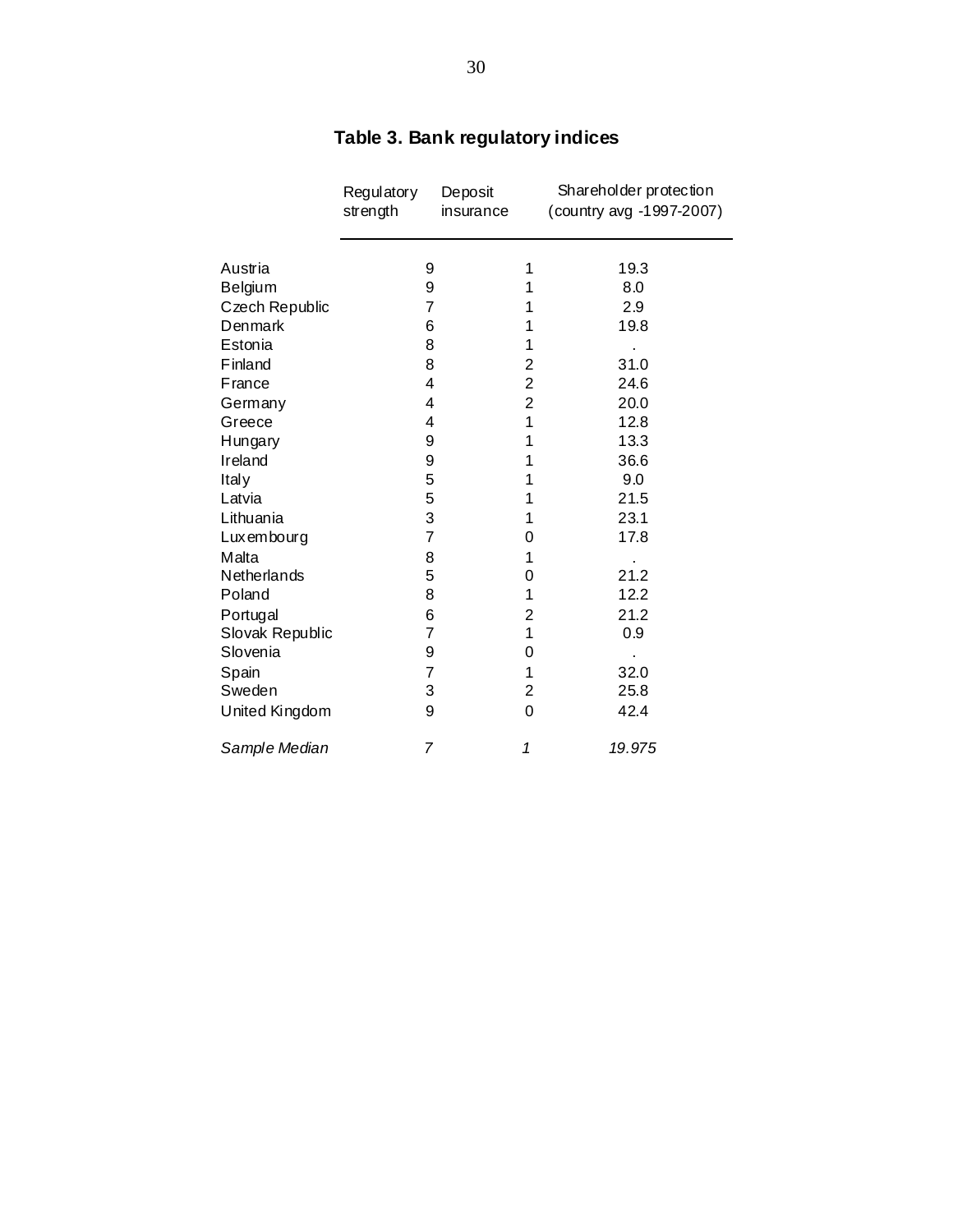|                             |                                | Mean                      | Median                      | N. obs.   |
|-----------------------------|--------------------------------|---------------------------|-----------------------------|-----------|
| Control<br>(threshold: 10%) | No<br>Yes<br><b>Difference</b> | 138.8<br>162.0<br>$-23.1$ | 92.3<br>122.6<br>$-30.3*$   | 91<br>145 |
| Control<br>(threshold: 20%) | No<br>Yes<br><b>Difference</b> | 141.9<br>159.1<br>$-17.3$ | 91.9<br>122.6<br>$-30.7**$  | 83<br>153 |
| Control<br>(threshold: 30%) | No<br>Yes<br>Difference        | 135.6<br>163.4<br>$-27.8$ | 88.5<br>125.7<br>$-37.3$ ** | 88<br>148 |
| Control<br>(threshold: 40%) | No<br>Yes<br>Difference        | 149.1<br>155.6<br>$-6.6$  | 92.9<br>123.1<br>$-30.2**$  | 93<br>143 |
| Control<br>(threshold: 50%) | No<br>Yes<br>Difference        | 161.9<br>147.4<br>14.6    | 92.6<br>122.6<br>$-30.0**$  | 92<br>144 |
| Control<br>(threshold: MBR) | No<br>Yes<br>Difference        | 142.5<br>159.6<br>$-17.1$ | 92.6<br>122.6<br>$-30.0$ ** | 90<br>146 |

# **Table 4. Bank acqusition premiums (BVPREM), by control thresholds**

\* significant at 10%; \*\* significant at 5%; \*\*\* significant at 1%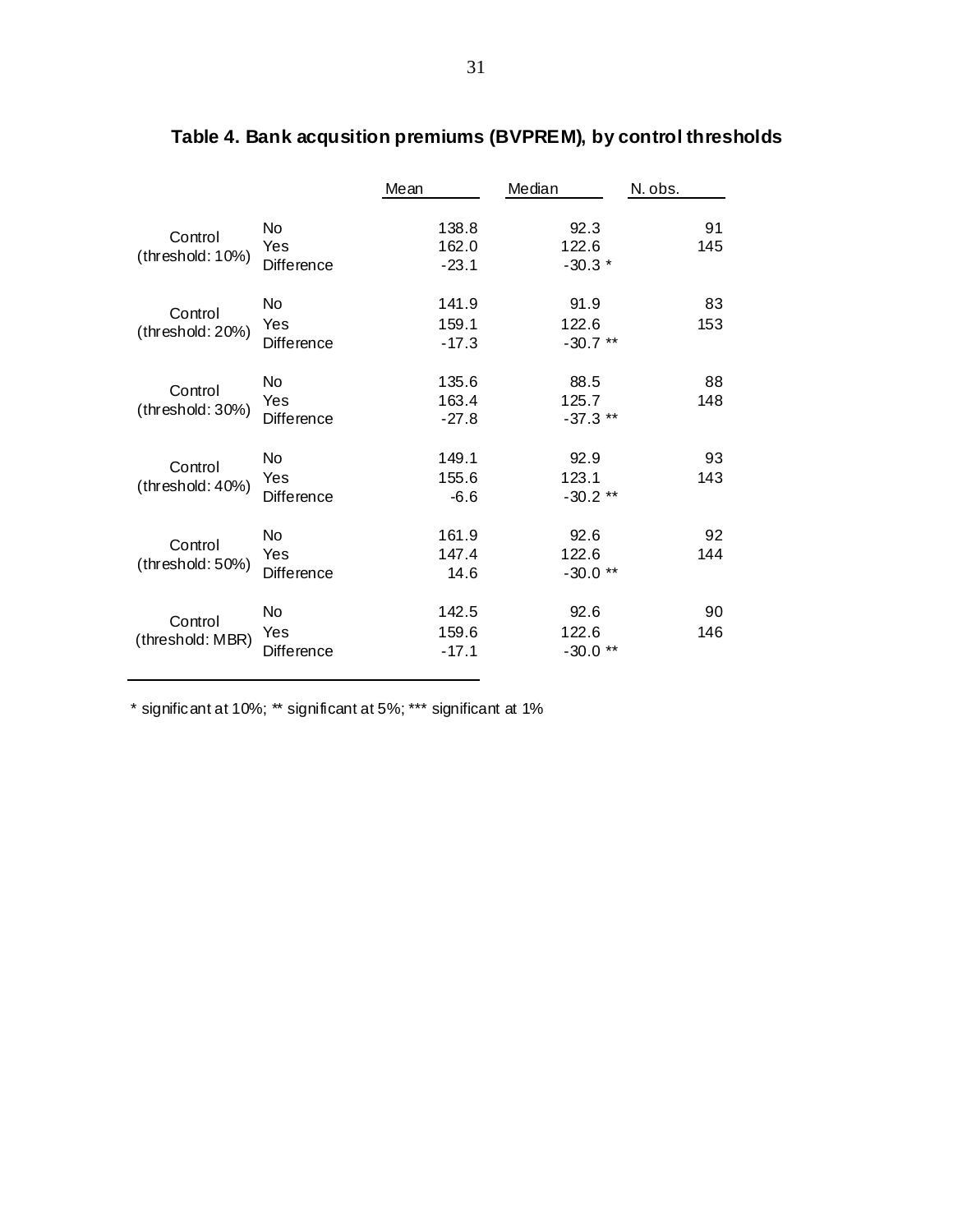|                           |                                                   | Mean                       | Median                    | N. obs.   |
|---------------------------|---------------------------------------------------|----------------------------|---------------------------|-----------|
| Shareholder<br>protection | Below median<br>Above median<br><b>Difference</b> | 183.1<br>111.5<br>71.6 *** | 131.8<br>76.2<br>55.5 *** | 137<br>99 |
| Regulatory<br>strength    | Below median<br>Above median<br><b>Difference</b> | 168.0<br>120.9<br>$47.1*$  | 111.0<br>85.1<br>25.9     | 161<br>75 |
| Deposit<br>insurance      | $0$ or $1$<br>2<br><b>Difference</b>              | 151.7<br>157.6<br>$-6.0$   | 118.6<br>76.2<br>42.3     | 181<br>55 |
| Geographical<br>scope     | Domestic<br>Cross border<br><b>Difference</b>     | 147.5<br>165.2<br>$-17.7$  | 109.6<br>100.2<br>9.4     | 162<br>74 |
| Listed                    | No.<br>Yes<br><b>Difference</b>                   | 148.8<br>155.8<br>$-7.1$   | 122.0<br>98.3<br>23.8     | 93<br>143 |

# **Table 5. Bank acquisition premiums (BVPREM), by deal characteristics**

\* significant at 10%; \*\* significant at 5%; \*\*\* significant at 1%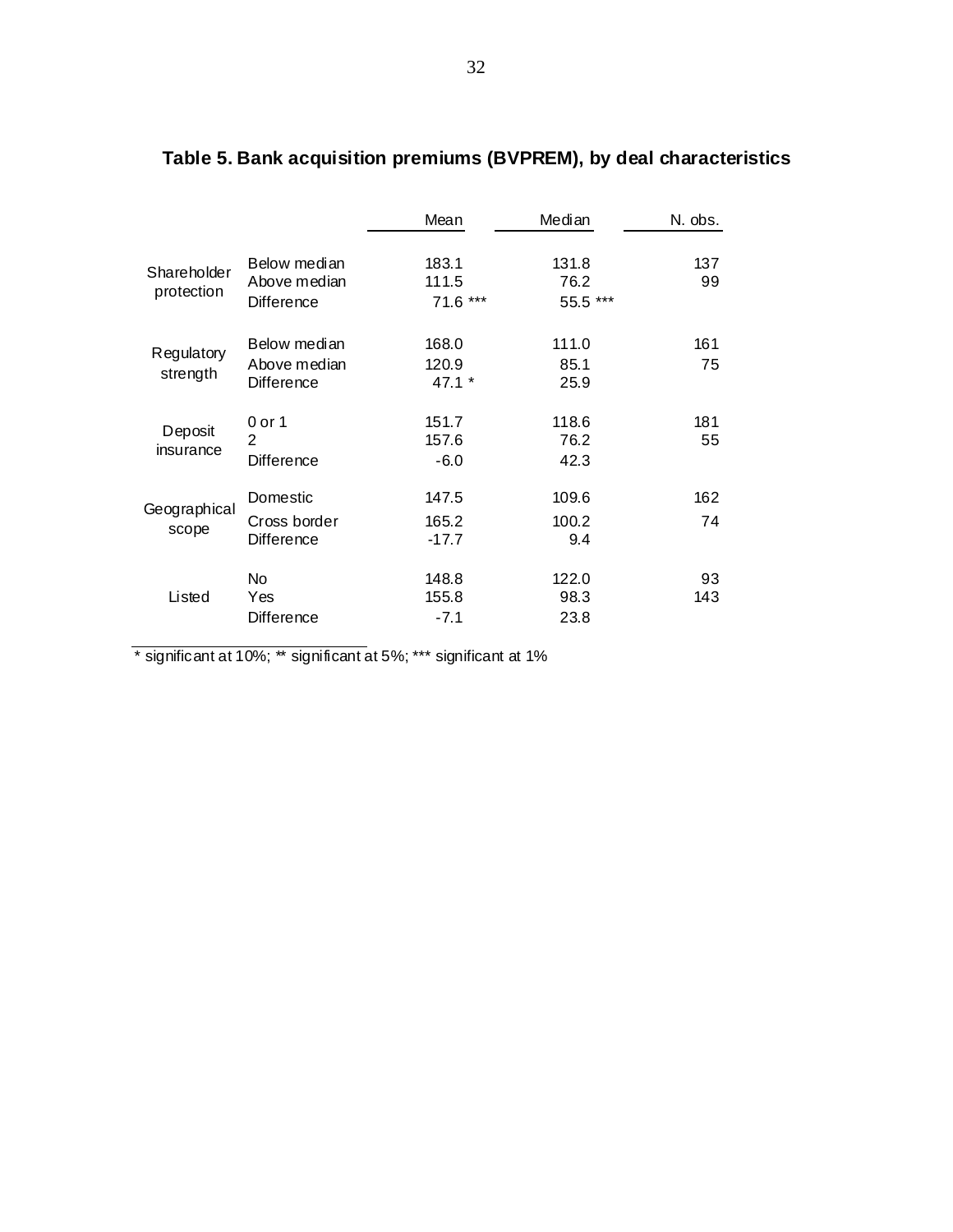| Variable          | <b>Full sample</b> | Listed      | Ho: Full sample=listed<br>(p-value) |
|-------------------|--------------------|-------------|-------------------------------------|
| <b>CONTROL</b>    | 22.219             | 28.49       | (0.57)                              |
| <b>CROSSB</b>     | $-39.993*$         | $-6.66$     | (0.80)                              |
| HHI               | 0.027              | 0.027       | (0.20)                              |
| <b>LISTED</b>     | $-29.872$          |             |                                     |
| <b>ROE</b>        | $2.127***$         | 7.705***    | (0.02)                              |
| <b>RISK</b>       | $-1.990***$        | $-1.752***$ | (0.60)                              |
| LEV               | $-4.567***$        | -4.669**    | (0.62)                              |
| <b>COVROE</b>     | $0.825**$          | $1.590**$   | (0.60)                              |
| <b>ASSETDIV</b>   | 6.278              | 93.949      | (0.17)                              |
| <b>RELSIZE</b>    | 9.911              | 17.72       | (0.99)                              |
| <b>TAGRWTH</b>    | $2.915*$           | $-3.452$    | (0.00)                              |
| <b>TAGRWTHSQ</b>  | $-0.044$           | 0.034       | (0.01)                              |
| <b>TGDPGROWTH</b> | $-0.567$           | $-4.869$    | (0.96)                              |
| <b>COMMERCIAL</b> | 7.074              | 35.346      | (0.40)                              |
| <b>HOLDING</b>    | $-85.467$          | $-11.958$   | (0.04)                              |
| <b>INVESTMENT</b> | $-62.223$          | $-70.311$   | (1.00)                              |
| <b>INTERCEPT</b>  | 143.755**          | 29.195      | (0.02)                              |
| N                 | 175                | 103         |                                     |
| $r2_a$            | 0.068              | 0.179       |                                     |
| mse               | 140.623            | 134.375     |                                     |

#### **Table 6. Determinants of the premiums paid: Financial variables**

\* significant at 10%; \*\* significant at 5%; \*\*\* significant at 1%

Notes: Dependent variable is the premium of the purchase price over the book value in percentages. The full sample column contains all observations in the sample; the listed column contains those where the target is listed on a stock exchange. The independent variables are: CONTROL = binary variable equal to 1 if the deal involves a change in shareholder control of the target bank, CROSSB = binary variable equal to 1 if the bidder and target are chartered in different countries, HHI = Hirschman-Herfindahl index where the market is defined as the country in which the bank is headquartered, LISTED = binary variable equal to 1 if the target is listed on a stock exchange, ROE = return on equity, RISK = standard deviation of return on equity, LEV = equity divided by total assets, COVROE = covariance of ROE for bidder and target banks in the pre-merger years, ASSETDIV = absolute value of (1-|(net loans-other earning assets)/total earning assets) (from Laeven and Levine  $(2007)$ ), RELSIZE = sum of bidder and target assets divided by bidder total assets,  $TAGRWTH =$  growth rate in target assets measure over the prior three years,  $TAGRWTHSO =$ TAGRWTH squared. The third column reports p-values of difference in coefficients tests.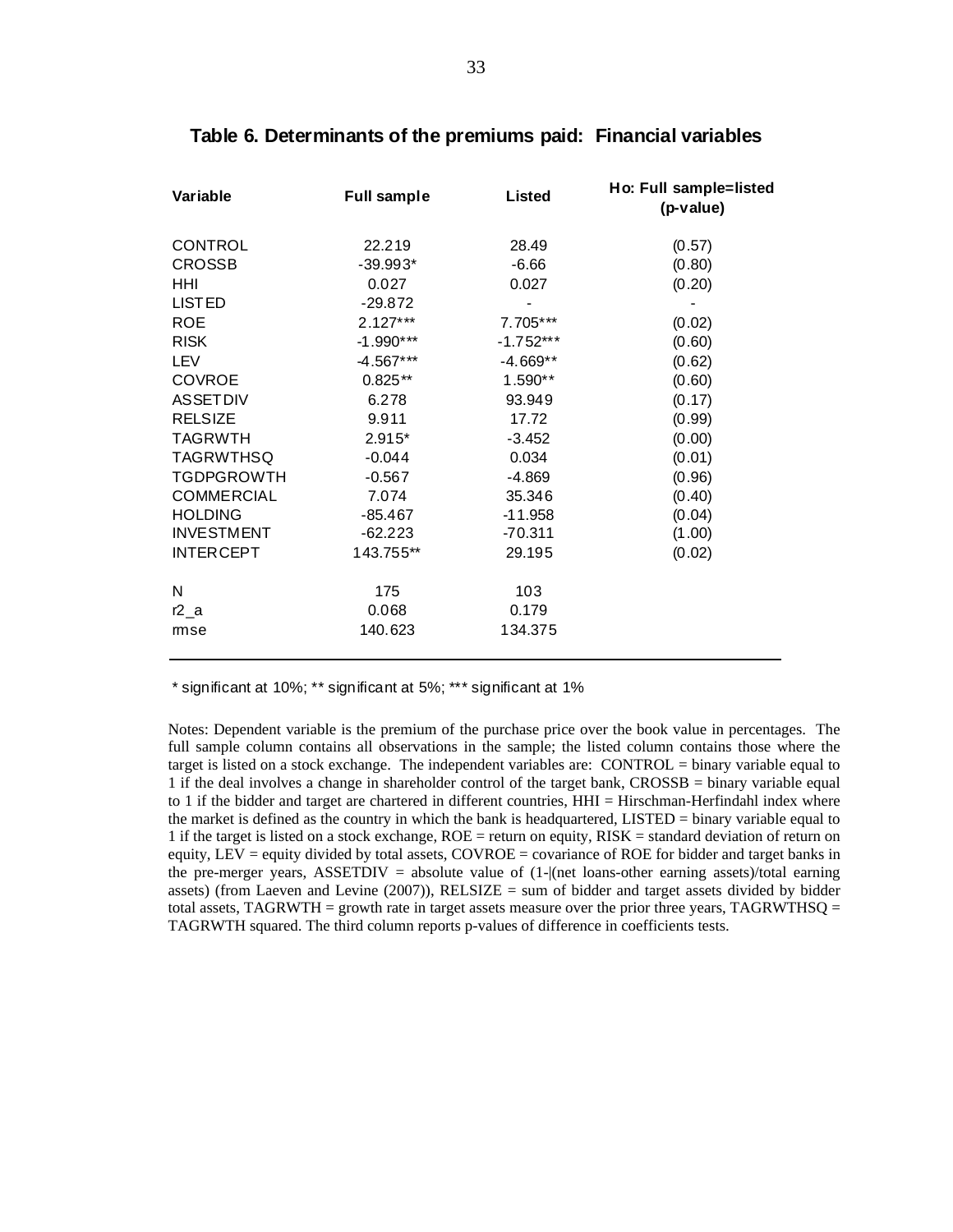| Variable            | <b>Full sample</b> | <b>Listed</b> | Ho: Full sample=listed<br>(p-value) |
|---------------------|--------------------|---------------|-------------------------------------|
| CONTROL             | 29.95              | 54.589*       | (0.89)                              |
| <b>CROSSB</b>       | $-32.747$          | 25.697        | (0.69)                              |
| HHI                 | 0.028              | 0.045         | (0.14)                              |
| <b>LISTED</b>       | $-27.594$          |               |                                     |
| <b>ROE</b>          | $2.090***$         | 9.093***      | (0.01)                              |
| <b>RISK</b>         | $-1.841***$        | $-1.772**$    | (0.44)                              |
| LEV                 | $-5.613***$        | $-6.532***$   | (0.64)                              |
| <b>COVROE</b>       | $0.942**$          | 1.936**       | (0.54)                              |
| <b>ASSETDIV</b>     | 25.794             | 91.622        | (0.32)                              |
| <b>RELSIZE</b>      | 13.068             | 13.335        | (0.91)                              |
| <b>TAGRWTH</b>      | 3.908**            | $-2.819$      | (0.02)                              |
| <b>TAGRWTHSQ</b>    | $-0.083***$        | $-0.031$      | (0.30)                              |
| <b>TGDPGROWTH</b>   | 4.043              | 4.67          | (0.52)                              |
| <b>SHPROTECT</b>    | $-1.143$           | $-1.819$      | (0.73)                              |
| DEP INS             | $-41.910*$         | $-45.479*$    | (0.98)                              |
| <b>REG STRENGTH</b> | $-14.47$           | $-30.279**$   | (0.41)                              |
| <b>COMMERCIAL</b>   | 0.466              | 29.402        | (0.63)                              |
| <b>HOLDING</b>      | $-104.697$         | $-2.958$      | (0.06)                              |
| <b>INVESTMENT</b>   | $-63.964$          | $-101.188$    | (0.69)                              |
| <b>INTERCEPT</b>    | 279.197***         | 246.200**     | (0.03)                              |
| N                   | 168                | 96            |                                     |
| $r2_a$              | 0.104              | 0.299         |                                     |
| mse                 | 135.779            | 121.139       |                                     |

### **Table 7. Determinants of the premiums paid: Financial and regulatory variables**

\* significant at 10%; \*\* significant at 5%; \*\*\* significant at 1%

Notes: Dependent variable is the premium of the purchase price over the book value in percentages. The full sample column contains all observations in the sample; the listed column contains those where the target is listed on a stock exchange. The independent variables are: CONTROL = binary variable equal to 1 if the deal involves a change in shareholder control of the target bank, CROSSB = binary variable equal to 1 if the bidder and target are chartered in different countries, HHI = Hirschman-Herfindahl index where the market is defined as the country in which the bank is headquartered, LISTED = binary variable equal to 1 if the target is listed on a stock exchange, ROE = return on equity, RISK = standard deviation of return on equity, LEV = equity divided by total assets, COVROE = covariance of ROE for bidder and target banks in the pre-merger years, ASSETDIV = absolute value of (1-|(net loans-other earning assets)/total earning assets) (from Laeven and Levine  $(2007)$ ), RELSIZE = sum of bidder and target assets divided by bidder total assets, TAGRWTH = growth rate in target assets measure over the prior three years, TAGRWTHSQ = TAGRWTH squared. The third column reports p-values of difference in coefficients tests.